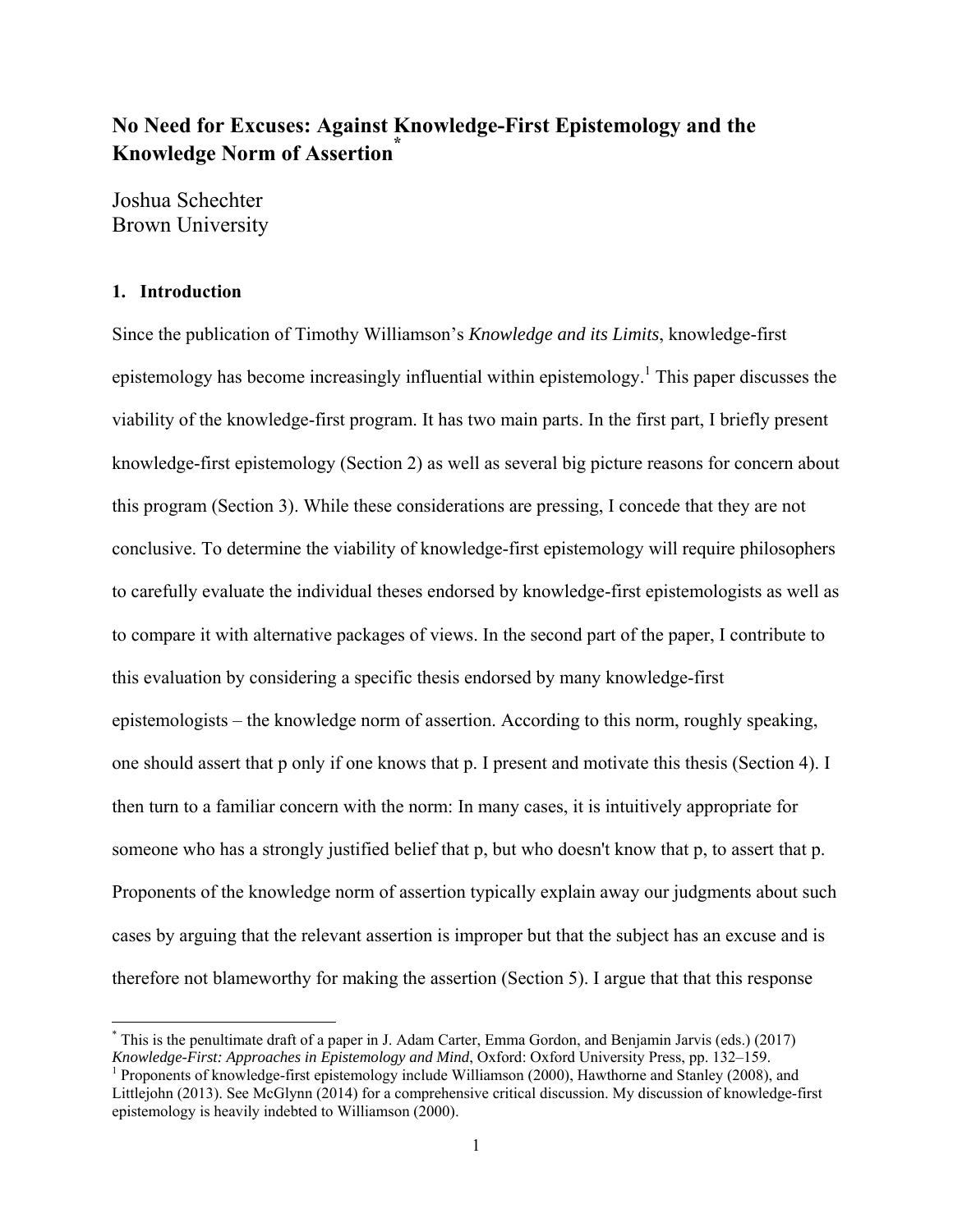will not work (Section 6). In many of the problem cases, it is not merely that the subject's assertion is blameless. Rather, the subject positively ought to make the assertion. Appealing to an excuse cannot be used to adequately explain this fact. (Nor can we explain this fact by appealing to some other, quite different, consideration.) Finally, I conclude by briefly considering whether we should replace the knowledge norm of assertion with an alternative norm (Section 7). I argue that the most plausible view is that there is no norm specifically tied to assertion.

### **2. Knowledge-First Epistemology**

Knowledge-first epistemology was originally developed as a reaction to the post-Gettier attempts to provide a conceptual analysis of the concept of knowledge. Gettier (1963) famously argued against analyzing knowledge as justified true belief. In doing so, he provided cases in which a subject had a justified true belief that did not count as knowledge.<sup>2</sup> Gettier's paper led to a long series of papers proposing new analyses of knowledge – the no false lemmas view, the no undefeated defeater view, casual theories, sensitivity theories, and many others.<sup>3</sup> Each of these proposed analyses were subject to further counterexamples. As time went on, proposed analyses grew increasingly baroque and ad hoc. As Williamson (2013, p. 2) writes, the program of providing an analysis of knowledge displayed the "signs of a degenerating research program".

The repeated failure of the post-Gettier literature to provide a successful analysis of the concept of knowledge suggested that we should perhaps take the concept of knowledge to be unanalyzable. Indeed, since the force of the counterexamples did not turn on whether the

 $2<sup>2</sup>$  The dialectic in Gettier's paper is more complicated than the typical presentation suggests. Gettier presents an abstract argument to the conclusion that there can be a justified true belief that does not count as knowledge. (One can competently deduce a justified true belief from a justified false belief. Such a belief won't count as knowledge.) The role of Gettier's original cases was to illustrate this general argument. The subsequent literature, however, became explicitly case-based.

 $3$  See Clark (1963), Lehrer and Paxson (1969), Goldman (1967), and Nozick (1981), respectively. See Shope (1983) for an exhaustive presentation of the literature up to the book's publication.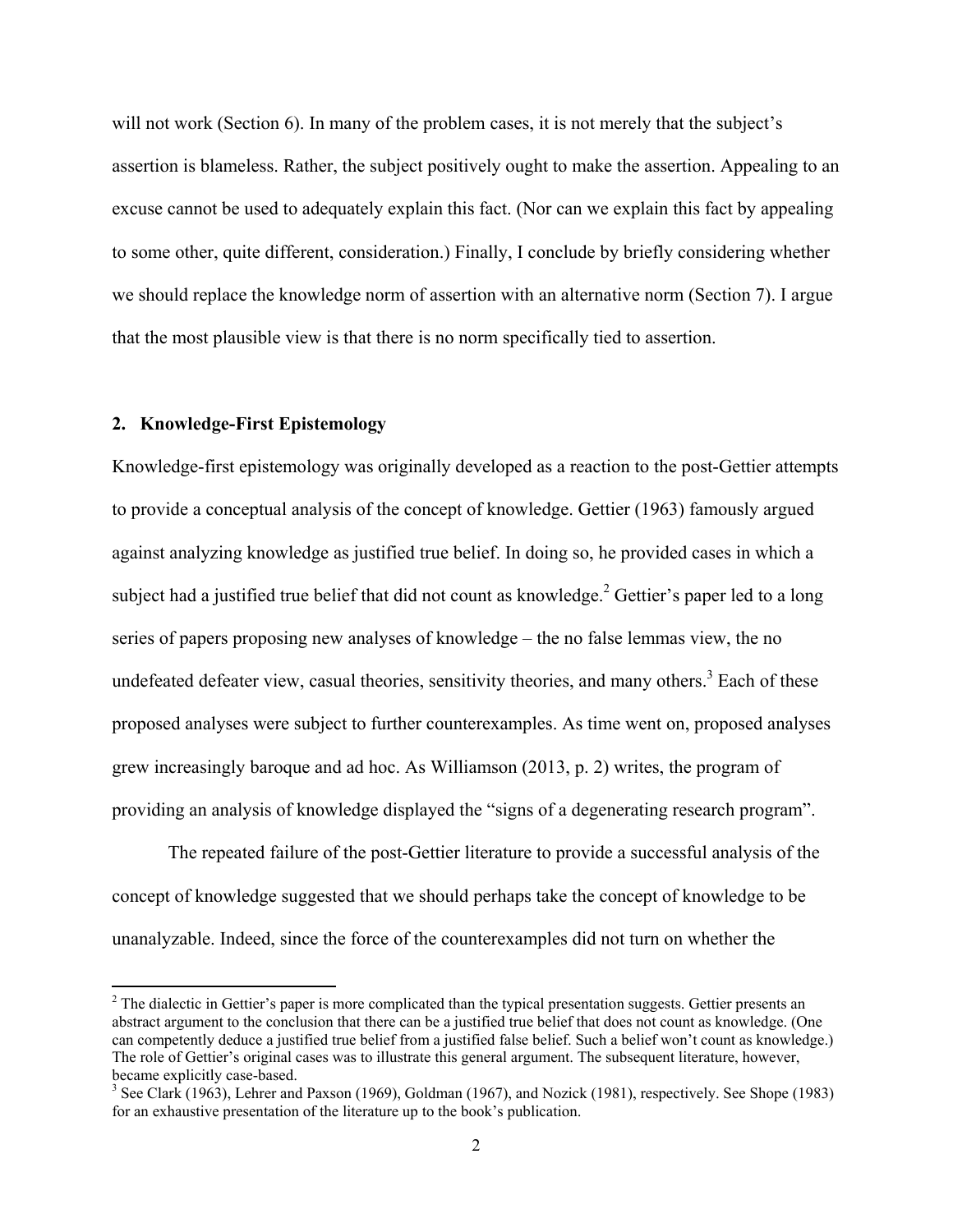proposed accounts were intended to provide conceptual analyses of the concept of knowledge or metaphysical reductions of the state of knowing,  $4$  there was also some impetus in favor of taking the state of knowing to be irreducible (or, at least, to not be reducible along the lines of anything like the "traditional" justified true belief account).

Once it is claimed that knowledge is unanalyzable and irreducible (in anything like the traditional way), we have a new primitive to deploy. We can try to put this primitive to work in providing conceptual analyses and metaphysical reductions. For instance, instead of analyzing the concept of knowledge in terms of the concept of belief and the concept of justification, one might try to analyze the concept of belief and the concept of justification in terms of the concept of knowledge. Alternatively, or in addition, one might try to reduce the cognitive state of believing and the epistemic status of being justified to the state of knowing. One might try to go further and relate knowledge to other epistemic notions, such as inquiry and evidence. One might go still further and relate knowledge to non-epistemic notions, such as deliberation, assertion, and action.

Knowledge-first epistemology is the result of going down this intellectual path. Proponents of knowledge-first epistemology endorse the claim that knowledge is unanalyzable and irreducible (in anything like the traditional way).<sup>5</sup> But they go much further than this. They suggest that epistemology (and perhaps the philosophy of mind) should be reoriented with knowledge at its base. Much of our mental lives – our cognitive states and their epistemic statuses – and our behavior – actions, assertions, and their assessment – should be understood in

 $4$  My use of the term "state" is not meant to commit me to what Williamson (2000) means when he calls knowledge a mental state. Every claim I make about the state of knowing could be rephrased as a claim about the knowledge relation.

 $<sup>5</sup>$  It is compatible with knowledge-first epistemology to endorse positive claims about the nature of knowledge. For</sup> instance, Williamson (2000) endorses a "safety from error" requirement: If one knows that p, one could not have easily been wrong in a similar case. This is not meant as a conceptual analysis or a reduction of knowledge, since according to Williamson, "similar case" should itself ultimately be understood in terms of knowledge.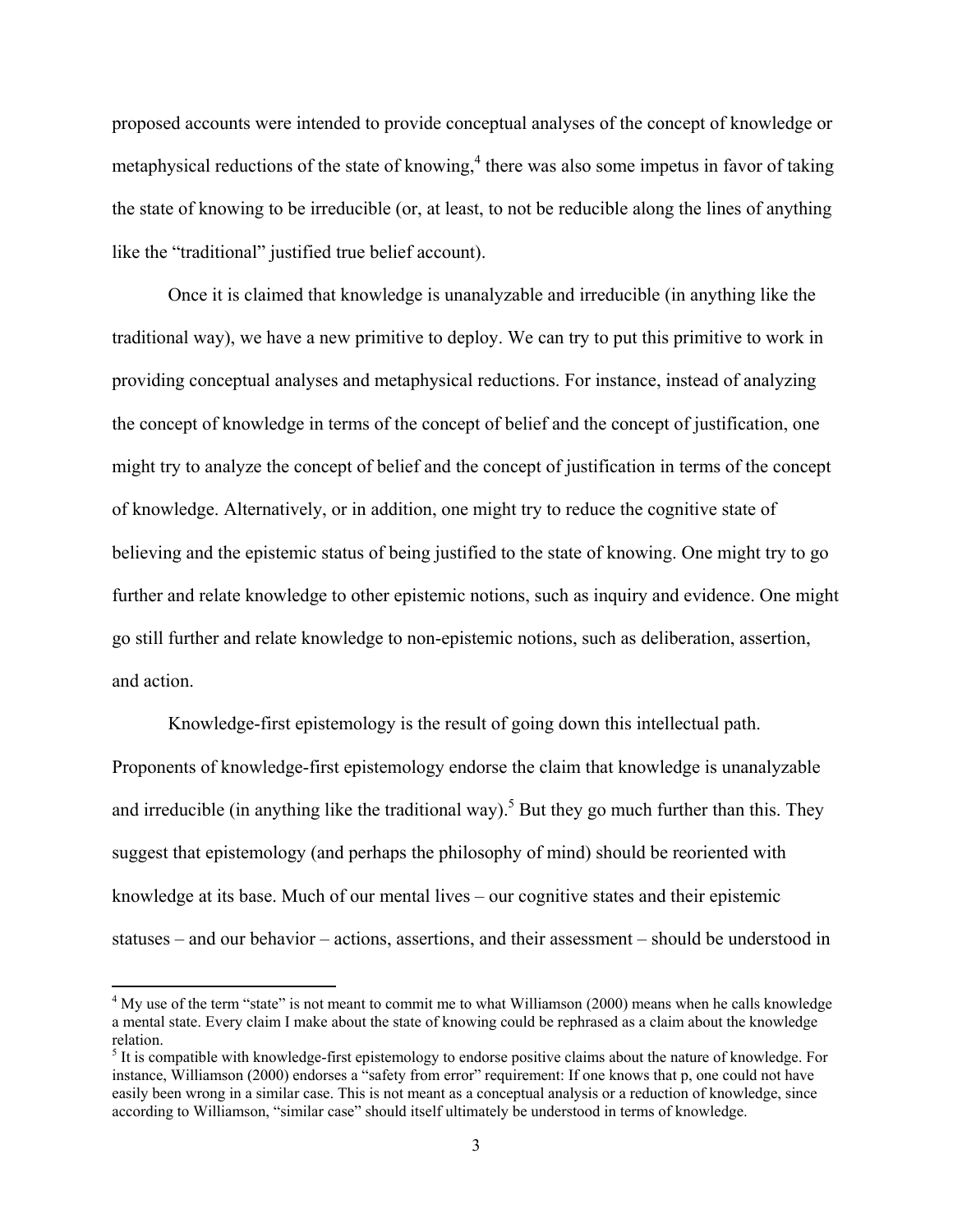terms of knowledge. How exactly this should go varies from theorist to theorist. But what doesn't vary among knowledge-first epistemologists is the endorsement of the claim that knowledge is of fundamental importance to the understanding of our mental lives  $-$  it is an "unexplained explainer".<sup>6</sup>

Knowledge-first epistemology, then, shouldn't be understood as a single thesis or package of theses. Rather it is what we might call a "program". To be a knowledge-first epistemologist requires endorsing the claims that the concept of knowledge is unanalyzable and that the state of knowing is irreducible (in anything like the traditional way). But it also requires taking a certain stance – treating knowledge as being of first importance, and trying to put the concept of knowledge and the state of knowing to use in doing significant philosophical work.<sup>7</sup>

There are many specific theses that are endorsed by individual knowledge-first epistemologists. They concern the concept of knowledge and its relation to other concepts; the metaphysics of the state of knowing and its relation to other cognitive states and epistemic statuses; normative connections between knowledge, assertion, and action; the purpose of cognition and communication; and much else besides. Being a knowledge-first epistemologist does not require that one endorse any specific collection of these theses. But knowledge-first epistemologists will typically endorse many such theses. In particular, knowledge-first epistemologists will typically endorse many of the following theses (or variants thereof): $8$ 

<sup>6</sup> Williamson (2000), p. 10.

 $<sup>7</sup>$  In principle, these two components of the knowledge-first program are separable. One could claim that the concept</sup> of knowledge is unanalyzable and the state of knowing is irreducible without also claiming that the concept of knowledge and the state of knowing can be used to do significant philosophical work, and vice versa.

 $8$  Many of these theses can be found – explicitly or implicitly – in Williamson (2000). See McGlynn (2014) for additional citations.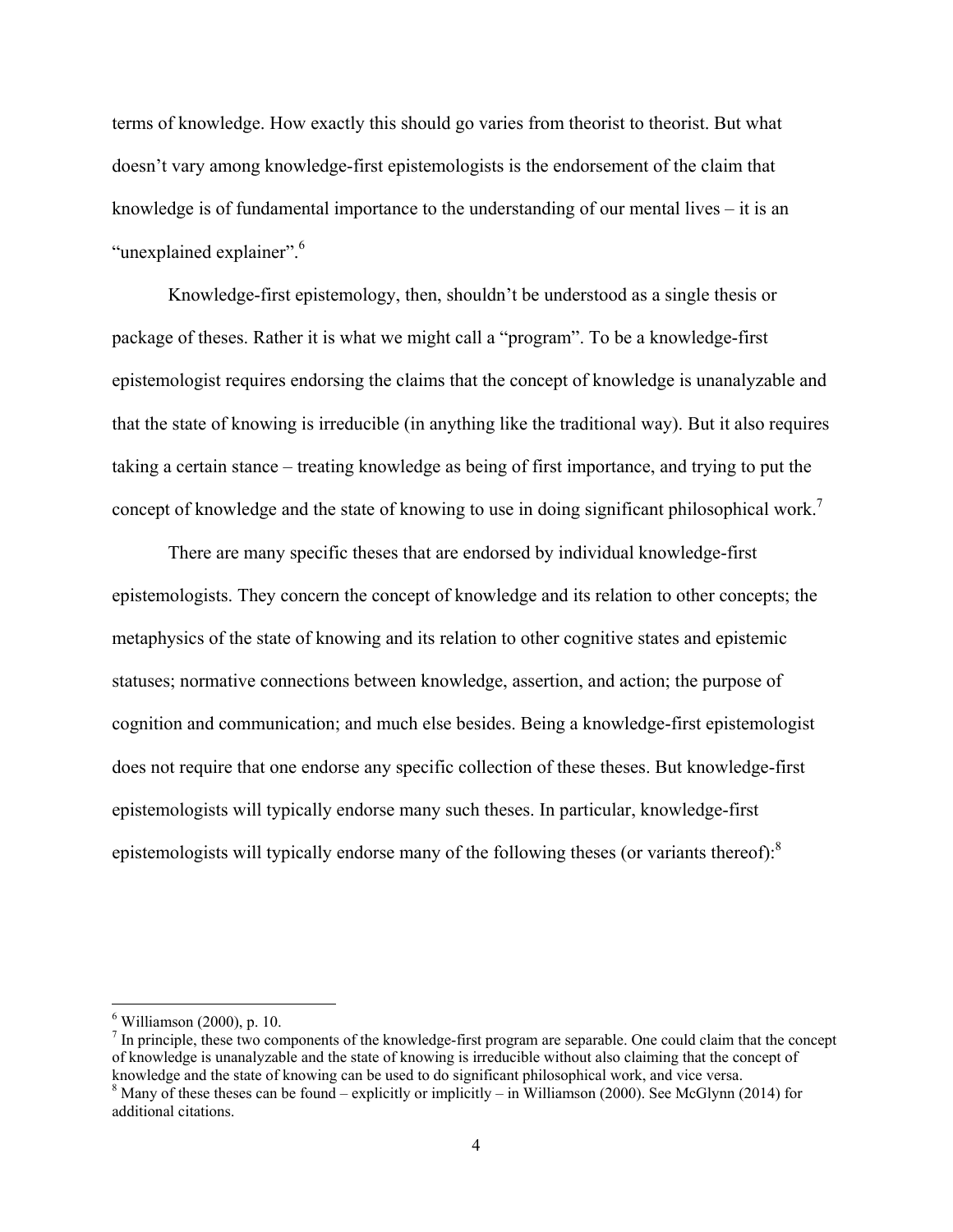### *Concepts*

- The concept of belief (and the concepts of other cognitive states) can be analyzed in terms of the concept of knowledge. For instance, perhaps believing that p can be analyzed as treating p as if one knows it.
- The concept of justification (and the concepts of other epistemic statuses) can be analyzed in terms of the concept of knowledge. For instance, perhaps having a justified belief that p can be analyzed as either knowing that p or having a belief that p that would have been knowledge had the world cooperated.

## *Psychology*

 Normal human subjects acquire the concept of knowledge before they acquire the concept of belief or the concept of justification.

## *Metaphysics*

- The knowledge relation is a metaphysically privileged relation. In the terminology of Lewis (1983), it is "perfectly natural". Alternatively, the knowledge relation is more natural than any other cognitive relation (such as the belief relation) or epistemic property (such as being justified).
- Belief and other cognitive states can be characterized in terms of the state of knowing.
- Justification and other epistemic statuses can be characterized in terms of the state of knowing.
- The characterization of belief in terms of knowledge is part of the essence of belief. It provides the real definition of belief. (And similarly for other cognitive states.)
- The characterization of justification in terms of knowledge is part of the essence of justification. It provides the real definition of justification. (And similarly for other epistemic statuses.)
- Seeing that p, remembering that p, and understanding that p each entail knowing that p. More generally, knowing is the most general propositional attitude that is factive and that constitutes a mental state.

## *Behavior*

• In predications, explanations, and rationalizations of a subject's behavior, one should appeal to the subject's knowledge and not merely to the subject's beliefs.

# *Connections within Epistemology*

- A subject's total evidence is all and only the propositions that the subject knows.
- Knowledge terminates inquiry. Knowing that  $p$  (or knowing that it is not the case that  $p$ ) closes the question of whether p.

# *Normative Connections*

- Knowledge norm of assertion: One ought to assert that p only if one knows that p.
- Knowledge norm of reasoning: One ought to use the proposition that p as a premise in practical or theoretical reasoning only if one knows that p.
- Knowledge norm of belief: One ought to believe that p only if one knows that p.
- Knowledge norm of action: One ought to act as if p only if one knows that p.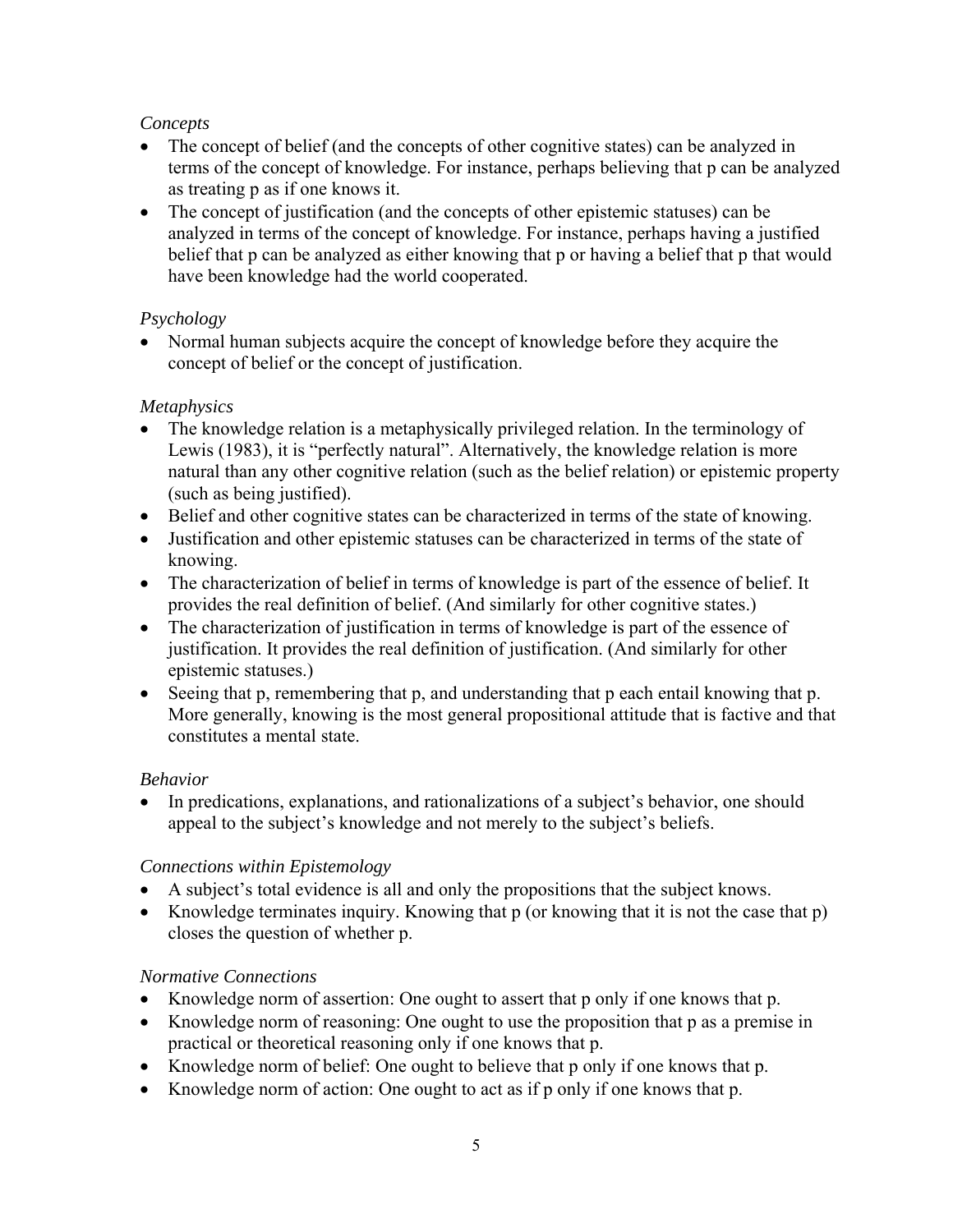- The knowledge norm of assertion uniquely characterizes assertion from among the speech acts. (And similarly for the other normative connections.)
- The real definition of assertion is that it is the speech act that obeys the knowledge norm. (And similarly for the other normative connections.)

### *Teleology*

- $\bullet$  The central purpose of cognition is to generate knowledge.<sup>9</sup>
- The central purpose of communication is to transmit and pool knowledge.<sup>10</sup>
- Belief aims at knowledge.

### *Meaning and Reference*

 What one knows (or is in a position to know) in part determines the reference of one's linguistic and mental representations.

### *Philosophical Methodology*

- Epistemology should primarily focus on issues concerning knowledge rather than justified belief or rational credence.
- The philosophy of mind should primarily focus on issues concerning knowledge rather than belief.

What motivates these theses (or variants thereof)? Many of these theses can be motivated

individually. For instance, since it will be the focus of the second half of this paper, consider the

knowledge norm of assertion. According to this thesis, one ought to assert that p only if one

knows that p. This thesis has been argued for in the following ways:  $11$ 

- (i) When someone makes an assertion, it can be questioned by asking, "How do you know that?" An assertion can be rejected by saying, "You don't know that." Requests for answers to yes/no questions can be appropriately responded to with "I don't know." And so forth. The best explanation of this body of data is provided by the knowledge norm.
- (ii) There is something inappropriate about asserting a Moorean paradoxical sentence of the form "p but I don't know that p." The best explanation of this is provided by the knowledge norm.
- (iii) If one has merely statistical grounds for believing that someone who purchased a ticket in a lottery is highly unlikely to win, it is inappropriate to tell them, "You're not going to win". The best explanation of this is provided by the knowledge norm combined with the claim that subjects cannot know lottery propositions on merely statistical grounds. $^{12}$

<sup>&</sup>lt;sup>9</sup> There are other important purposes of cognition – e.g., planning and deliberation.

<sup>&</sup>lt;sup>10</sup> There are other important purposes of communication – e.g., coordination with others.<br><sup>11</sup> See Williamson (2000), which develops considerations originally put forward in Unger (1975) and Slote (1979).<br><sup>12</sup> There have

<sup>(2007),</sup> Lackey (2007), Kvanvig (2009), and Whiting (2013).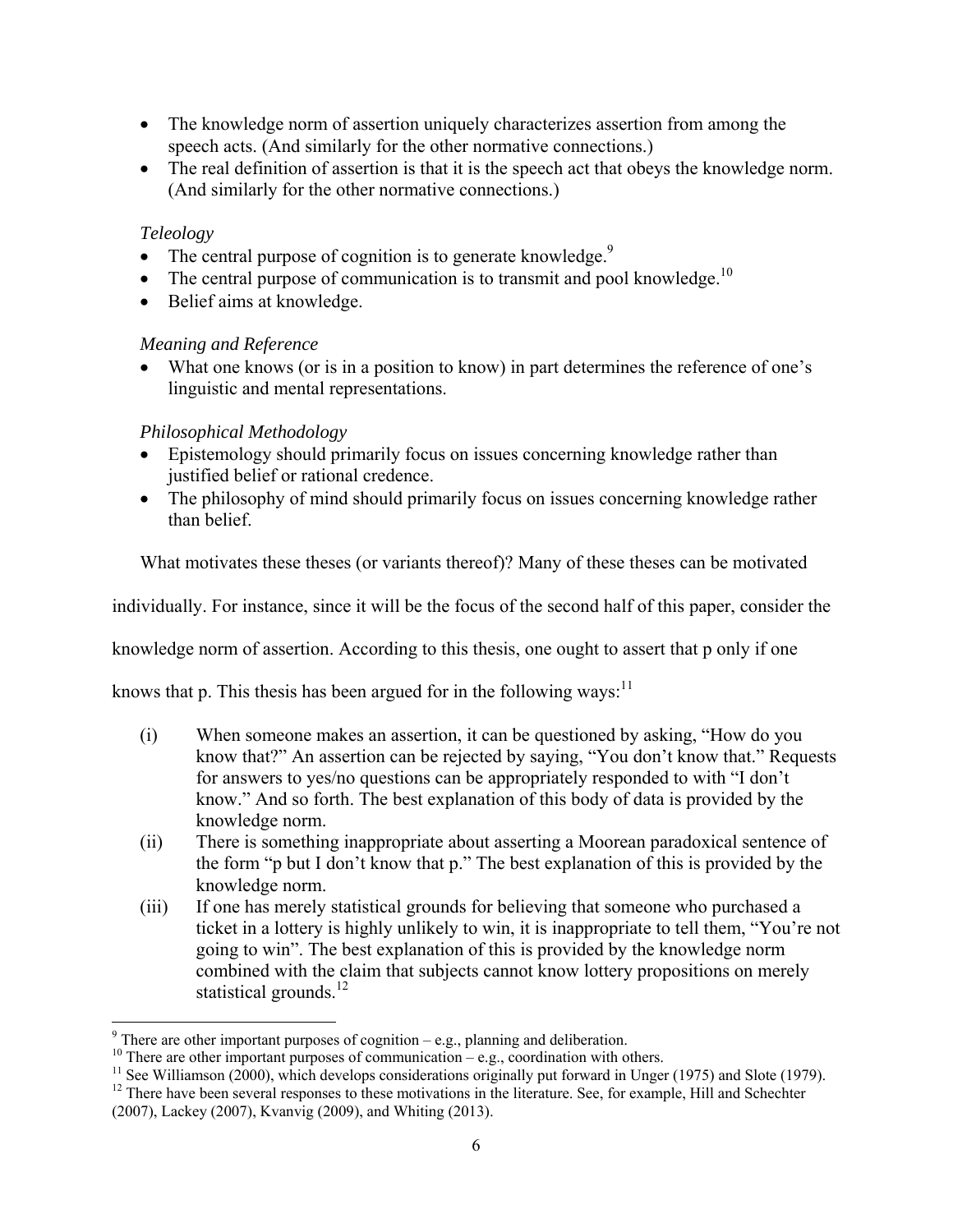Beyond the individual motivations for these theses, there is a more general motivation – the theses "hang together" nicely. Taken as a whole, they provide an attractively tidy theoretical account of mental life, with knowledge at its center. A central purpose of cognition is the generation of knowledge. When all goes well, our beliefs count as knowledge. In our theoretical and practical reasoning, we reason from premises that we know. In communication, we exchange knowledge with others. We act on what we know. And so on. That's what happens when things are going (very) well. Of course, things don't always go so well. Sometimes we have "mere beliefs" – beliefs that don't count as knowledge. Sometimes our mere beliefs are justified, sometimes not. We can explain what mere beliefs are and what justification is in terms of knowledge. We can explain what it is for a course of reasoning or an assertion to be improper in terms of knowledge. And so on. The simplicity and elegance of this picture provides us with reason to endorse it.

#### **3. …and its Limits**

As attractive as this picture is, there are reasons for concern. In this section, I present three bigpicture worries for knowledge-first epistemology. While they are not conclusive, they do provide reasons to be uneasy about the program.

The first worry stems from the post-Gettier literature. Proponents of knowledge-first epistemology argue that the post-Gettier literature shows that the concept of knowledge is unanalyzable and that the state of knowing is irreducible. I'm sympathetic to this view. But they also argue for the central importance of knowledge in our mental lives. My view is that the post-Gettier literature illustrates that this is a mistake.<sup>13</sup>

 $13$  Kaplan (1985) and Kvanvig (2003) also argue that a moral of the post-Gettier literature is that knowledge is not an important epistemic status.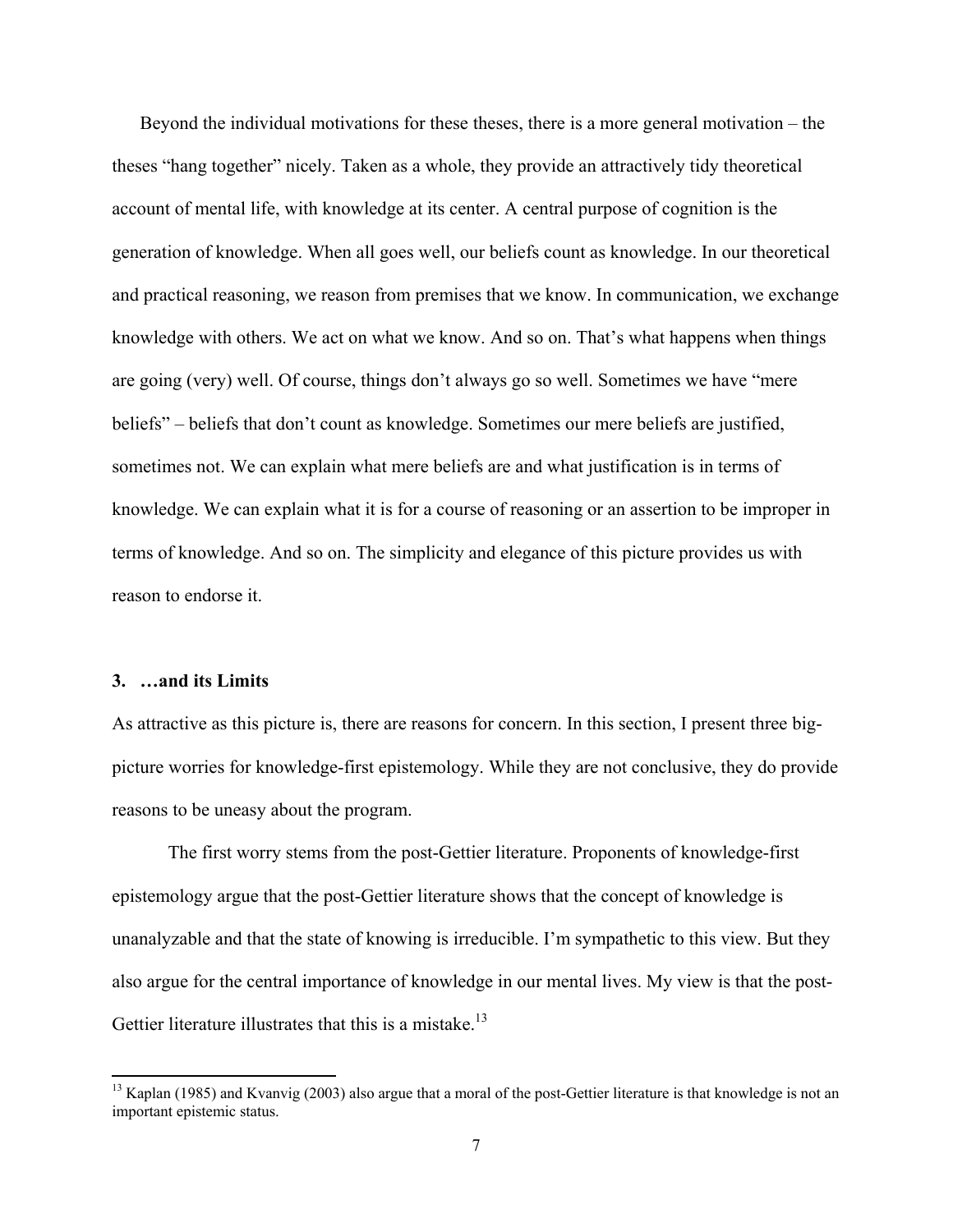Consider some Gettier-style case in which a subject has a justified true belief that is not knowledge. For instance, here is a version of an example originally due to Russell (1912): Suppose that Jones wonders what time it is and briefly glances at his trusty wall clock. Suppose that the clock reads "2:05" and so Jones comes to believe that it is 2:05 pm. Suppose that it really is 2:05 pm. However, suppose that, unbeknownst to Jones, the clock stopped exactly 12 hours ago. In this case, Jones has a true belief that it is 2:05 pm. This belief is justified, since it is based on good evidence that the time is 2:05 pm. But, intuitively, Jones's belief does not count as knowledge.

Thinking about this case, it seems clear that Jones is in a very good epistemic position. His belief about the time is true. His belief fits the evidence that's available to him. His belief was formed on the basis of the evidence. If he acts on his belief about the time – rushing off because he has a 2:15 pm appointment, say – he'll be acting in a way that is appropriate given the facts. He'll be acting in a way that makes sense given his evidence. If he's asked what time it is and he asserts that its 2:05 pm, he'll be asserting a truth. He'll be asserting something that is reasonable for him to assert given his evidence. And so on. In every sense that seems important, Jones is doing quite well.

To be sure, Jones lacks knowledge. He doesn't know what time it is. Put baldly like that, it can sound like Jones is not in a great epistemic position, after all. But this strikes me as an illusion due to how we talk – when we say things like "S doesn't know what time it is", we're typically trying to communicate that S is unsure, getting it wrong, or otherwise in some highly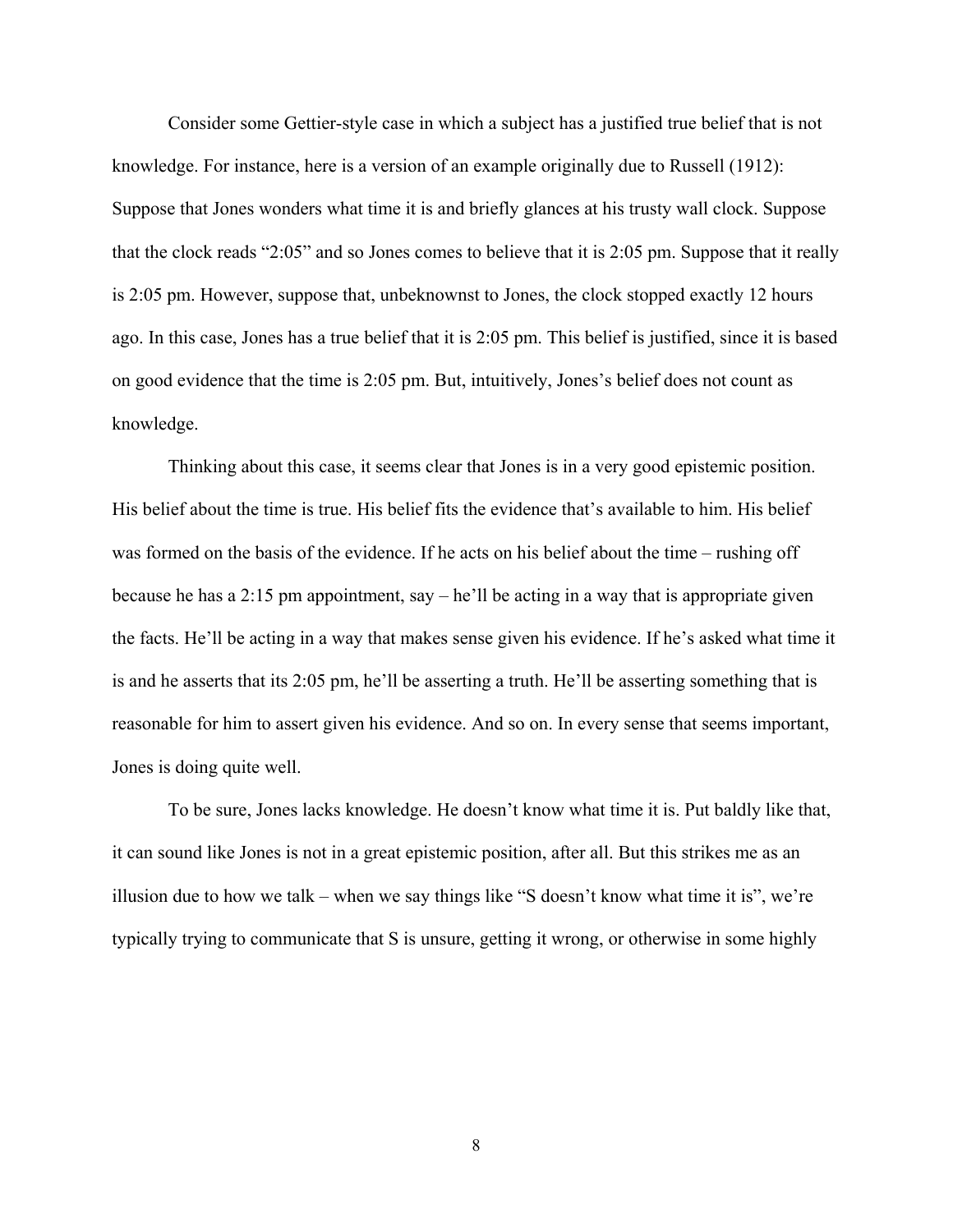problematic state with regard to his view of the time.<sup>14</sup> Focusing on the fact that Jones's belief is both true and justified, however, it doesn't seem like Jones is missing anything important.

What this suggests is that knowledge is actually a rather marginal epistemic status. It is important to have true beliefs so that we correctly represent the world. It is important to respect the evidence and, more generally, to have justified beliefs (and rational credences). But it is difficult for me to see that, in addition, it is important to have knowledge, too.

There are features of Jones's belief that might seem problematic. It is lucky that Jones's belief turned out to be true. Jones's belief about the time is bound up with his false belief that the clock is in good working order. Jones's belief was formed via an unreliable process – glancing at a stopped clock.<sup>15</sup> Jones's belief is not safe in the sense that Jones could easily have come to have a false belief about the time. And so on.

Nevertheless, these features of Jones's belief do not make it any more problematic than some genuine cases of knowledge. There are cases of knowledge that have similar features. For instance, someone can win a *History of the Dodo* volume in a raffle and by reading it come to believe that the first recorded mention of dodo birds was in 1598. This belief counts as knowledge despite the element of luck involved. Someone can miscount the number of chairs in a room as 11 (rather than 12), and then infer that the number of chairs in the room is less than 30. The inferred belief counts as knowledge despite the fact that it is bound up with a false belief about the exact number of chairs present. There are differences between the kind of luck involved in Jones's belief and the kind of luck involved in winning a raffle – it was lucky that Jones's belief was true whereas it was lucky that the raffle entrant came to have a belief about

 $14$  See Weiner (2009, p. 166) for a related view. Weiner argues that the concept of knowledge is a "Swiss Army" concept in the sense that knowledge is a concept "that is not important in itself, but that provides an economical way of summing up several other concepts that are important in themselves."

<sup>&</sup>lt;sup>15</sup> Jones's belief was also formed via a *reliable* process – glancing at a clock that one has no reason to think is not working.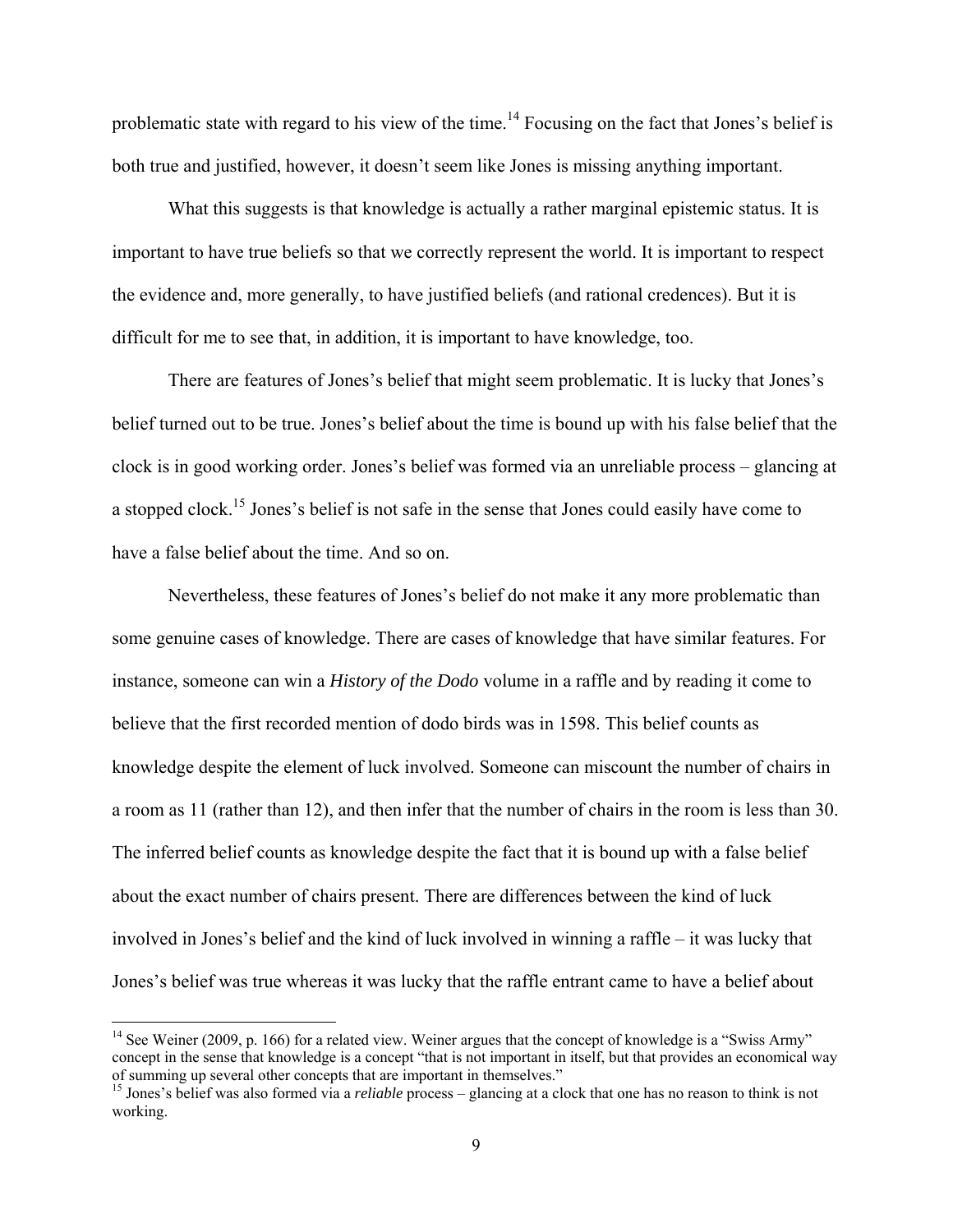dodos at all.<sup>16</sup> There are also differences between the way in which a false belief is bound up with Jones's belief about the time and the way in which a false belief is bound up with the chair counter's belief about there are fewer than 30 chairs. But it is difficult to see how anything of serious epistemic significance could depend on these subtle differences.

The point is not specific to Russell's clock case. The same holds true for other Gettierstyle cases. In all of these cases, when we focus on the details of the case, the fact that the subject doesn't count as knowing is of little intuitive significance. We're used to talking in terms of knowledge and treating knowledge as the most significant epistemic status. But this may be more an accident of human language and psychology than a guide to the epistemological joints of nature.

The second worry about knowledge-first epistemology can be raised by asking the following questions: What could the state of knowing *be* such that it does everything that proponents of knowledge-first epistemology suggest it does? How could there be a single kind of state that plays all (or many) of the roles listed above? Proponents of knowledge-first epistemology argue that the state of knowing is irreducible, and so cannot answer these questions by providing a reductive account of knowing. But that does not mean that the questions are illegitimate. Proponents of knowledge-first epistemology make the striking claim that there is a single kind of state that plays very many different roles in our mental life. In supporting this claim, they owe us some understanding of how this could be so. What is needed, then, is not a reductive account, but some kind of picture that explains what knowledge is such that it can be the unexplained explainer at the heart of our mental lives.

 $16$  Pritchard (2005) distinguishes between five ways in which a belief may be epistemically lucky and argues that three of them are compatible with knowledge and two are not.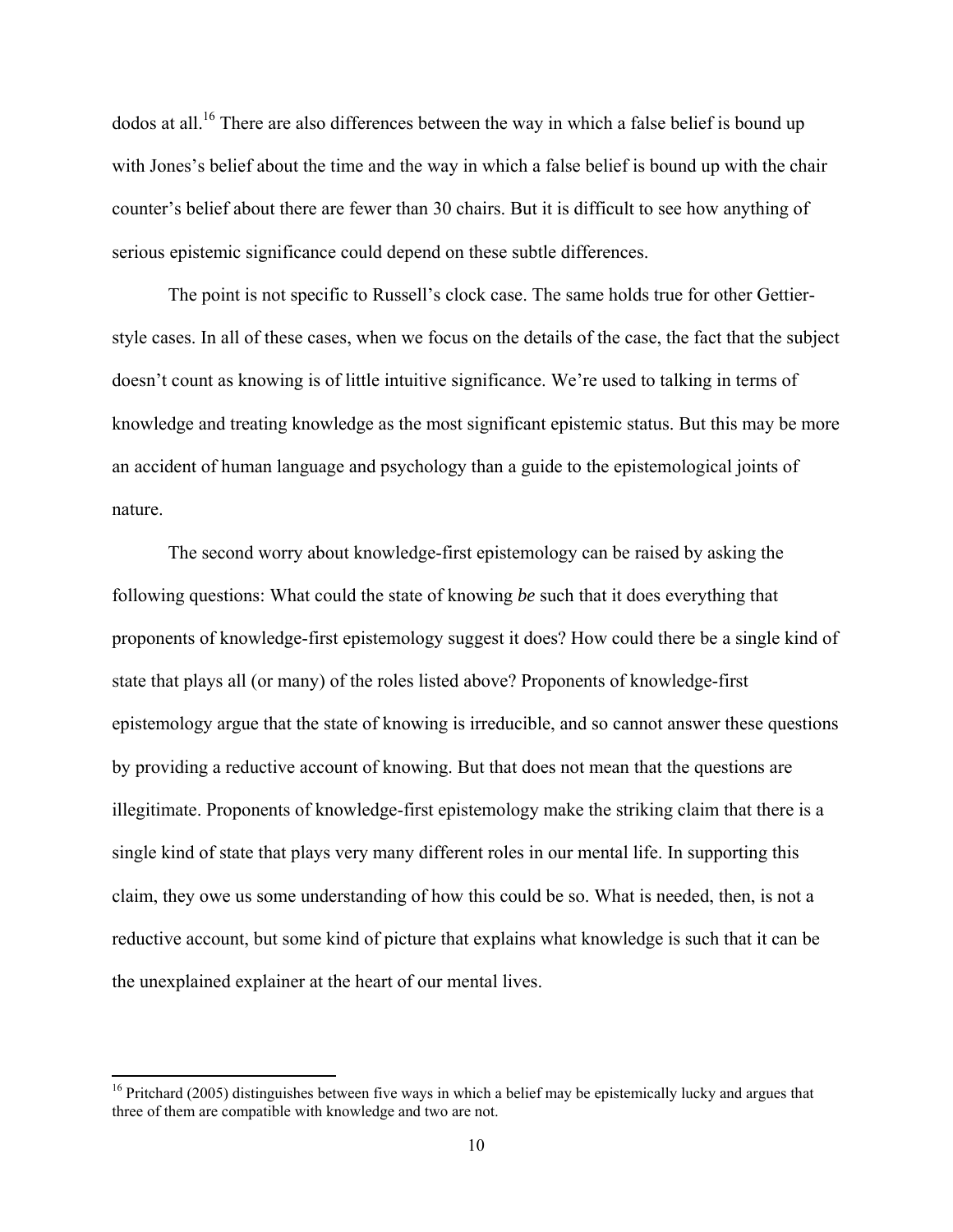There are pictures that could explain the centrality of knowledge to our mental lives. If one of these pictures were attractive, that would buttress the case of knowledge-first epistemologists. But if there were no attractive picture, that would seem to cast doubt on the program of knowledge-first epistemology. The trouble, then, is this: Every picture that I can envision that would explain the centrality of knowledge is grossly implausible.

Consider a broadly Cartesian picture of knowledge according to which knowledge entails infallibility, indefeasibility, and rational certainty.<sup>17</sup> Suppose, too, that we could always tell when we had such knowledge. If it were possible for us to have a wide range of such Cartesian knowledge, one could make sense of the centrality of knowledge in our mental lives.<sup>18</sup> It would be extremely important to generate such knowledge, communicate such knowledge, act on such knowledge, and so forth.

Of course, this picture of knowledge is highly implausible.<sup>19</sup> If knowledge were required to conform to these constraints, we would have precious little, if any, knowledge. Perhaps some of our beliefs in simple logical, mathematical, and conceptual truths are infallible, indefeasible, and rationally certain. I suspect not, given that there can be rational disagreements even over basic logical principles. But even if we could have *some* knowledge that satisfied the Cartesian constraints, none of our everyday knowledge about ourselves or the world would count.

Alternatively, consider a picture of knowledge according to which knowledge entails being in some intimate metaphysical relation with the relevant fact. Such a view could be developed by analogy to a disjunctivist view of perception according to which perception provides subjects with a distinctive kind of contact with objects in the world, at least in the "good

 $17$  Descartes himself did not impose such strong requirements on everyday knowledge.

 $18$  See BonJour (2011).

 $19$  Williamson (2000) agrees. His anti-luminosity argument is targeted in part against such a Cartesian view.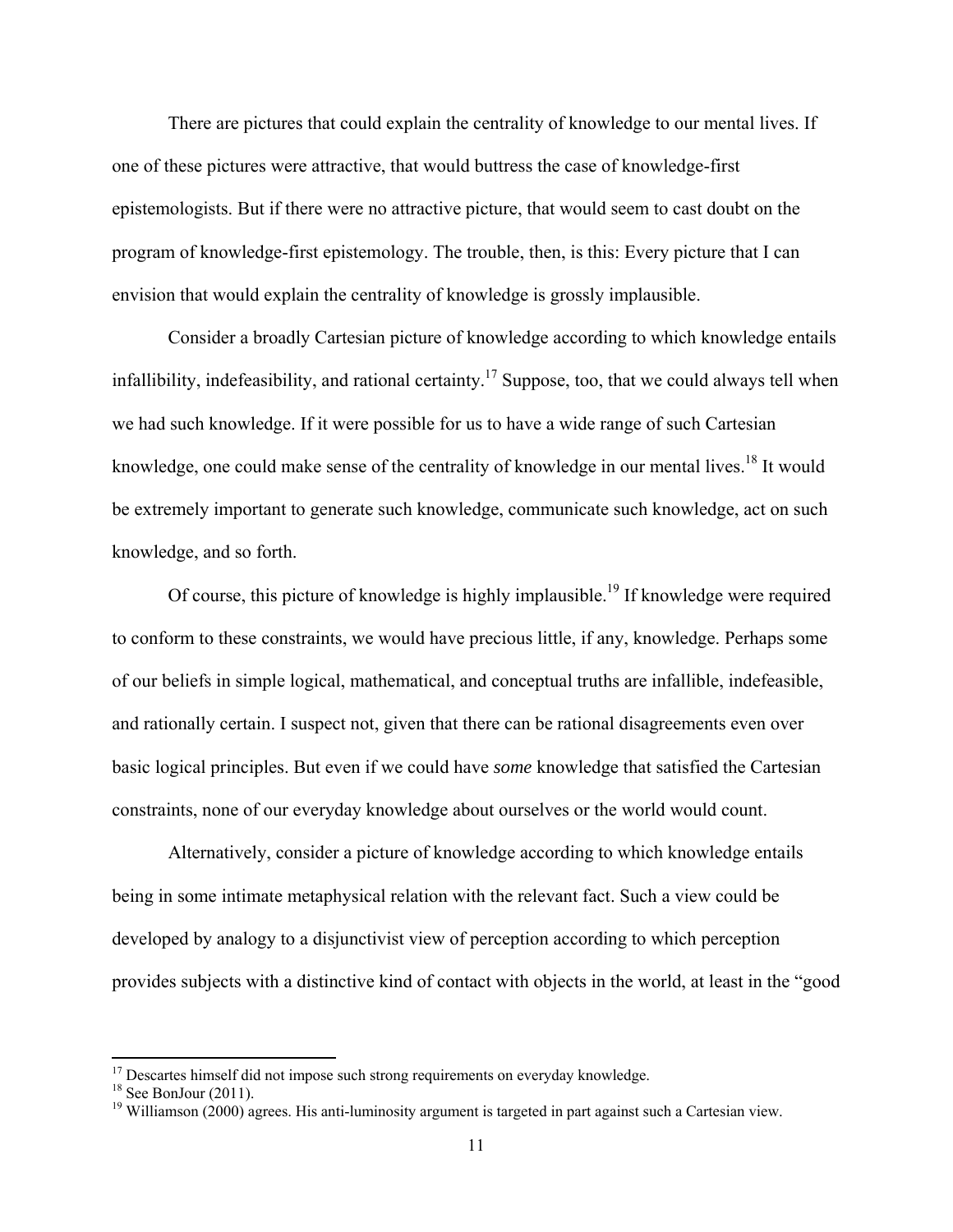case".<sup>20</sup> On the analogous picture of knowledge, in the "good case" of believing – that is, knowing – subjects have a distinctive kind of metaphysical contact with the fact that p. Such a picture of knowledge might be able to explain the central importance of knowledge to our mental life, at least if we could explain what "contact" comes to and why having contact of this sort is itself so important. (We'd also need to explain why having a true belief or a justified true belief doesn't entail having contact with the relevant fact.) Yet, this picture is implausible, too. Consider some of the many different ways in which one can gain knowledge. For instance, one can gain knowledge by testimony. If knowledge entails a distinctive kind of contact with the facts, the picture presumably would be that when a hearer gains knowledge by the testimony of someone who knows, the speaker's contact with the relevant fact is somehow transmitted to the hearer along with the belief in the relevant proposition. This seems incredible. Similarly, one can gain knowledge by inductive reasoning. Again, it is difficult to believe that an inductive inference can yield some kind of intimate metaphysical relation to the truth of the conclusion, even given an intimate metaphysical relation to the truth of the premises.<sup>21</sup> How could it be that being in contact (whatever that is) with assorted facts about the nearby environment can put us in contact with facts about distant locations? How could it be that being in contact with assorted facts about the present and recent past can put us in contact with facts about the distant future?<sup>22</sup>

Given that these pictures of knowledge are implausible, it is difficult to see how else to explain the multifarious roles that knowledge plays in our mental lives according to knowledge-

<sup>&</sup>lt;sup>20</sup> See Hinton (1967), Snowdon (1980), McDowell (1982), and Martin (2002). See Pritchard (2012) and the papers in Byrne and Logue (2008) for recent discussions of disjunctivism.<br><sup>21</sup> The difficulty here is perhaps most acute for an inductive inference to a conclusion about a particular case that

does not go via some inductive generalization – for example, an inductive inference to the conclusion that the next marble will be red that does not go via the intermediate conclusion that all marbles are red.<br><sup>22</sup> There are metaphysical relations that are transmitted via testimony – for instance, standing in a causal relation

with the fact that makes the belief true. The point is that there is no good candidate for such a relation that (a) can be transmitted via testimony and inductive inference, (b) is present in all cases of knowledge, and (c) explains the centrality and importance of knowledge. Thanks to Louis deRossett for pressing me on this issue.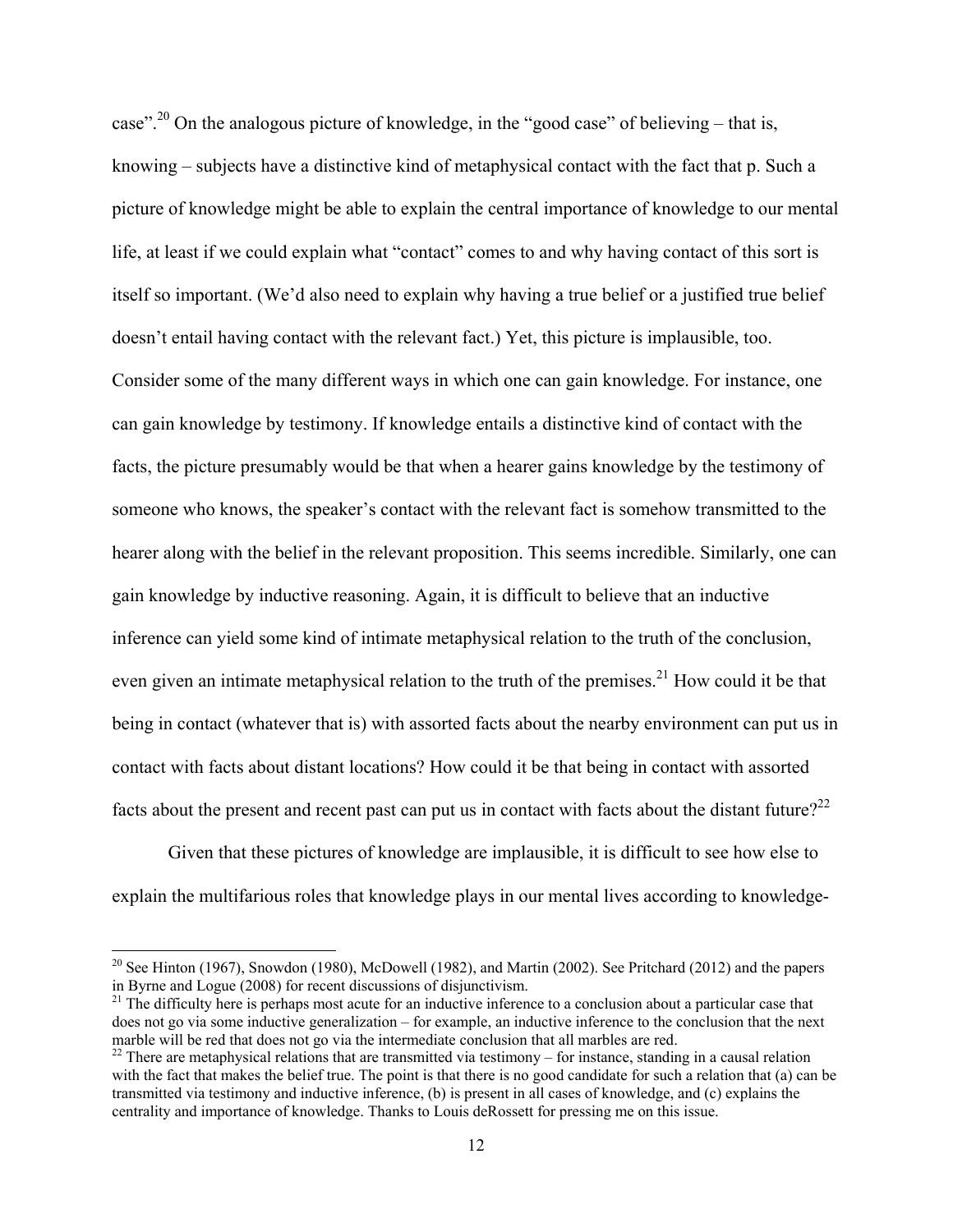first epistemology. This is not to say that knowledge-first epistemologists don't have arguments for their claims – they have provided a battery of arguments in support of their individual theses, and there is a nice theoretical unity to the combination of their views. But in the absence of an attractive picture that illuminates how it could be that there is a cognitive state that can simultaneously play all the roles that knowledge is supposed to play, there is reason for concern.

The third worry about knowledge-first epistemology stems from the diversity of our cognitive lives. There are many different kinds of cognitive states beyond outright belief.<sup>23</sup> For instance, there are conditional beliefs. There are degrees of confidence. There are assumptions, presuppositions, hypotheses, speculations, hunches, guesses, expectations, convictions, and so on. If part of knowledge-first epistemology is to characterize all of these cognitive states in terms of knowledge, that strikes me as a tall order. Similarly, there are positive epistemic statuses beyond justification and knowledge. For instance, there is wisdom. There are various kinds of understanding. 24 There are specific intellectual virtues, such as open-mindedness and creativity. If part of knowledge-first epistemology is to characterize all of these epistemic statuses in terms of knowledge, that also strikes me as a tall order.

In a similar vein, in providing an account of our cognitive lives, one should not focus entirely on beliefs and other cognitive states. There are also transitions between cognitive states. These transitions are governed by rules of inference (and belief-forming methods more generally). There are important epistemological questions about such transitions and rules. For instance, one can look at a course of reasoning that yields an unjustified belief and ask where exactly the mistake was made. Was one of the subject's initial beliefs unjustified? Or did the lack

 $^{23}$  I am here distinguishing cognitive states from conative states such as desiring, wishing, planning, intending, and the like.

<sup>&</sup>lt;sup>24</sup> See Grimm (2006), Khalifa (2011), Sliwa (2014), and Kelp (2015) for proposals on how to reduce (propositional) understanding to knowledge.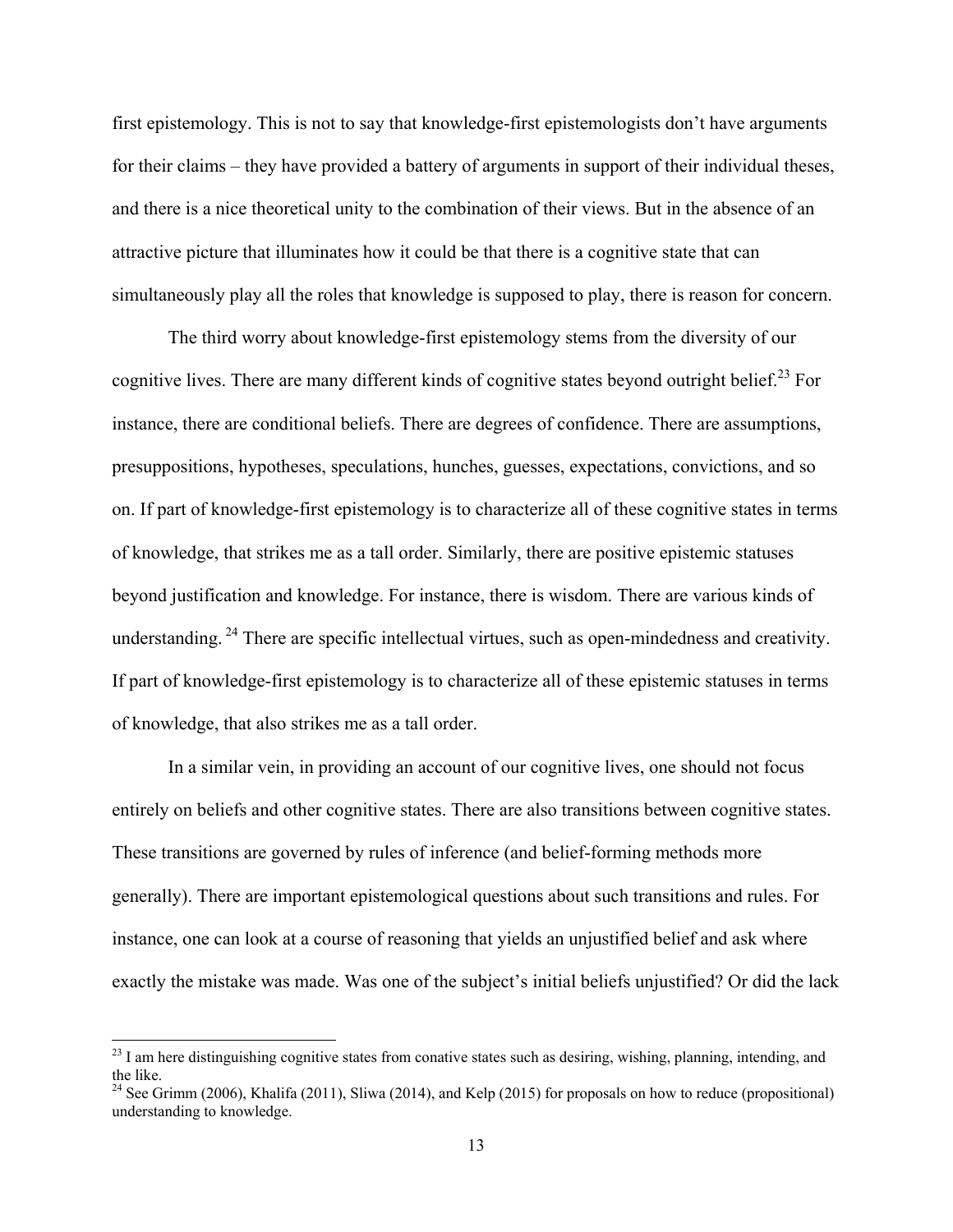of justification stem from an epistemic mistake in one of the subsequent transitions in thought? It is difficult to see how these questions can be understood as ultimately concerning knowledge.

A knowledge-first epistemologist could, I suppose, claim that a transition between beliefs is faulty if it is not the application of a rule of inference that preserves knowledge when the world is cooperating. (This is analogous to the suggestion that a belief is justified if it is knowledge or would have been knowledge had the world cooperated.) But this proposal faces two difficulties. First, we need an account of what it is for the world to cooperate. Second, and more importantly, there is a kind of Euthyphro problem here. It is plausible that a rule of inference preserves knowledge in part *because* it doesn't involve any mistake. It is less plausible that a rule of inference doesn't involve a mistake because it preserves knowledge. This suggests that there is a more fundamental epistemic status than knowledge – namely, whether a rule of inference involves an epistemic mistake.

The diversity of our cognitive lives – involving many different kinds of cognitive states, many different epistemic statuses, and including transitions and rules of inference – suggests that the attractively tidy account provided by knowledge-first epistemologists may be a bit too tidy an account.

I should concede that these worries are not conclusive. (Indeed, I suspect that knowledgefirst epistemologists won't be strongly moved by them.) There may be responses to each of them. And, even if there aren't, other considerations in favor of knowledge-first epistemology may outweigh the worries. All I would like to claim here is that these considerations provide reasons for concern about the program of knowledge-first epistemology.

To fully determine the viability of the knowledge-first approach will require philosophers to carefully evaluate the specific theses endorsed by knowledge-first epistemologists and to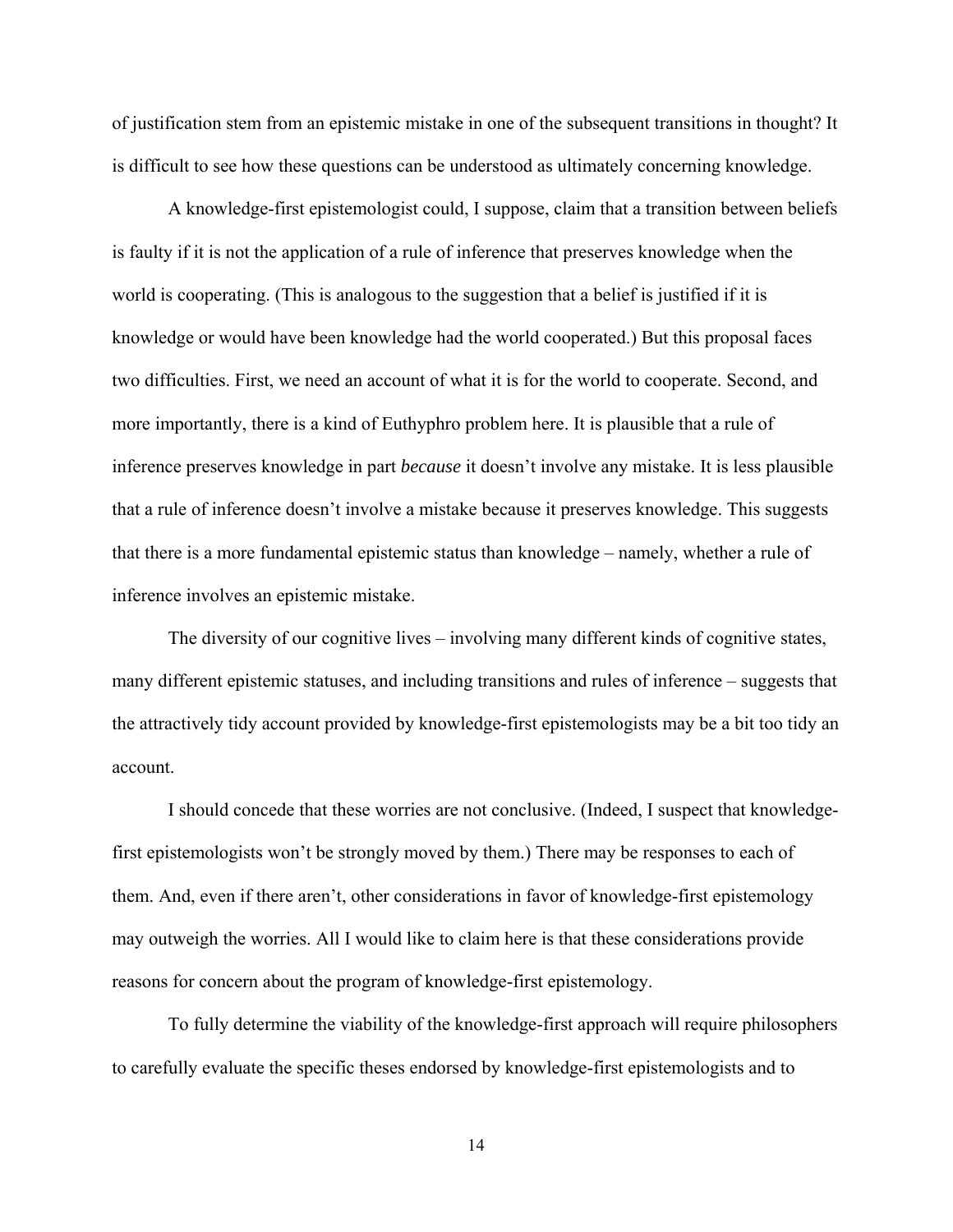determine their costs and benefits. It will also require philosophers to compare knowledge-first epistemology with alternative packages of views. In this, I agree with Williamson (2013, pp. 6– 7), who writes, "In the long run, knowledge-first epistemology … should be judged by its fruitfulness as a research program, compared to its competitors." Indeed, I expect that any verdict on knowledge-first epistemology will only emerge over the next few decades.

In the remainder of this paper, I would like to contribute to the evaluation of knowledgefirst epistemology by considering a thesis endorsed by many of its proponents (as well as by other philosophers) – the knowledge norm of assertion. According to this thesis, roughly speaking, one should assert that p only if one knows that p. In what follows, I'll be focusing on a relatively fine-grained issue. There is a popular line of objection to the norm: In many cases, it seems appropriate for someone who has a strongly justified belief that p, but who doesn't know that p, to assert that p. Proponents of the knowledge norm of assertion typically explain away our judgments about such cases by arguing that the relevant assertion is improper but that the subject is not blameworthy for making the assertion because the subject possesses an excuse. In what follows, I will argue that this response to the objection doesn't work. My discussion will not, of course, conclusively show that knowledge-first epistemology faces serious trouble. Indeed, it won't even conclusively show that the knowledge norm of assertion is unacceptable. But it puts pressure on the knowledge norm of assertion, and derivatively on the program of knowledge-first epistemology.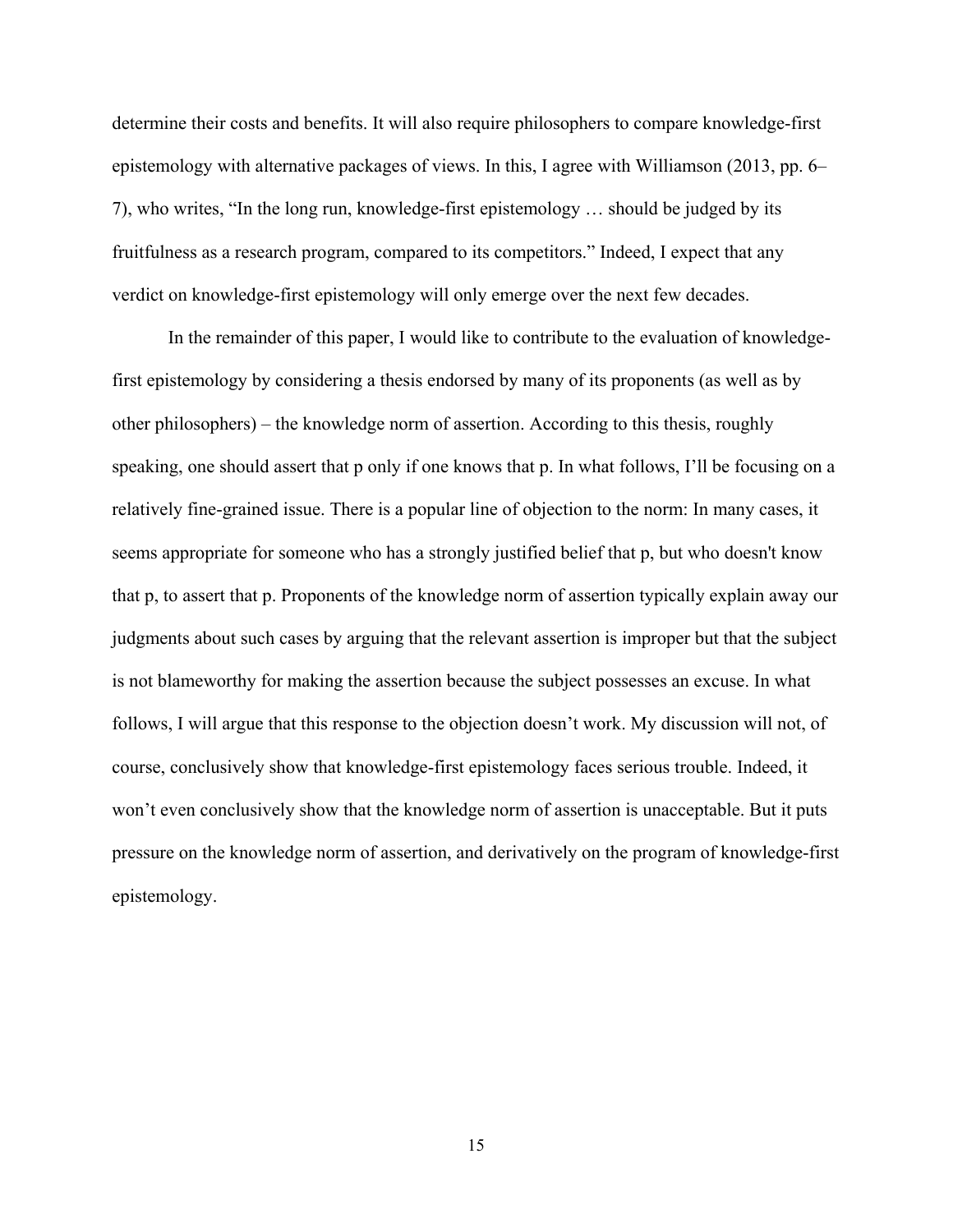#### **4. The Knowledge Norm of Assertion**

Roughly speaking, the knowledge norm of assertion is as follows: One ought not to assert that p unless one knows that p. In other words, there is something improper about asserting what one doesn't know to be true.<sup>25</sup>

As stated above, there are several different motivations that have been put forward in support of this norm – for instance, it is appropriate to respond to an assertion by asking the speaker "how do you know?", it is inappropriate to assert claims of the form "p and I don't know that p", and it is inappropriate to assert lottery propositions believed on merely statistical grounds. To this we could add another, bigger picture, line of thought: A central purpose of communication is to transmit and pool knowledge. It is therefore important that there be a speech act tied to the transmission of knowledge. This speech act is assertion. This explains why an assertion of something that one does not know counts as improper.<sup>26</sup>

The statement of the knowledge norm of assertion above is somewhat rough. There are many choice points in developing a specific thesis. Here are a few of them:

First, what is the particular normative status that appears in the knowledge norm? *Must* subjects make assertions only if they have the relevant knowledge? Or, instead, *ought* subjects to make assertions only if they have the relevant knowledge? Do they have *reason* not to make an assertion if they lack the relevant knowledge? Are they *criticizable* for asserting when they lack knowledge? Do they lack the *authority* to make an assertion when they lack knowledge? Or is

<sup>&</sup>lt;sup>25</sup> Versions of the knowledge norm of assertion have been defended by Unger (1975), Slote (1979), Williamson (2000), DeRose (2002), Reynolds (2002), Adler (2002), Hawthorne (2004), Stanley (2005), Engel (2008), Schaffer (2008), Turri (2010), Benton (2011), and Blaauw (2012). See McGlynn (2014) for detailed discussion.

 $^{26}$  A version of this motivation is put forward in Williamson (2000), p. 267.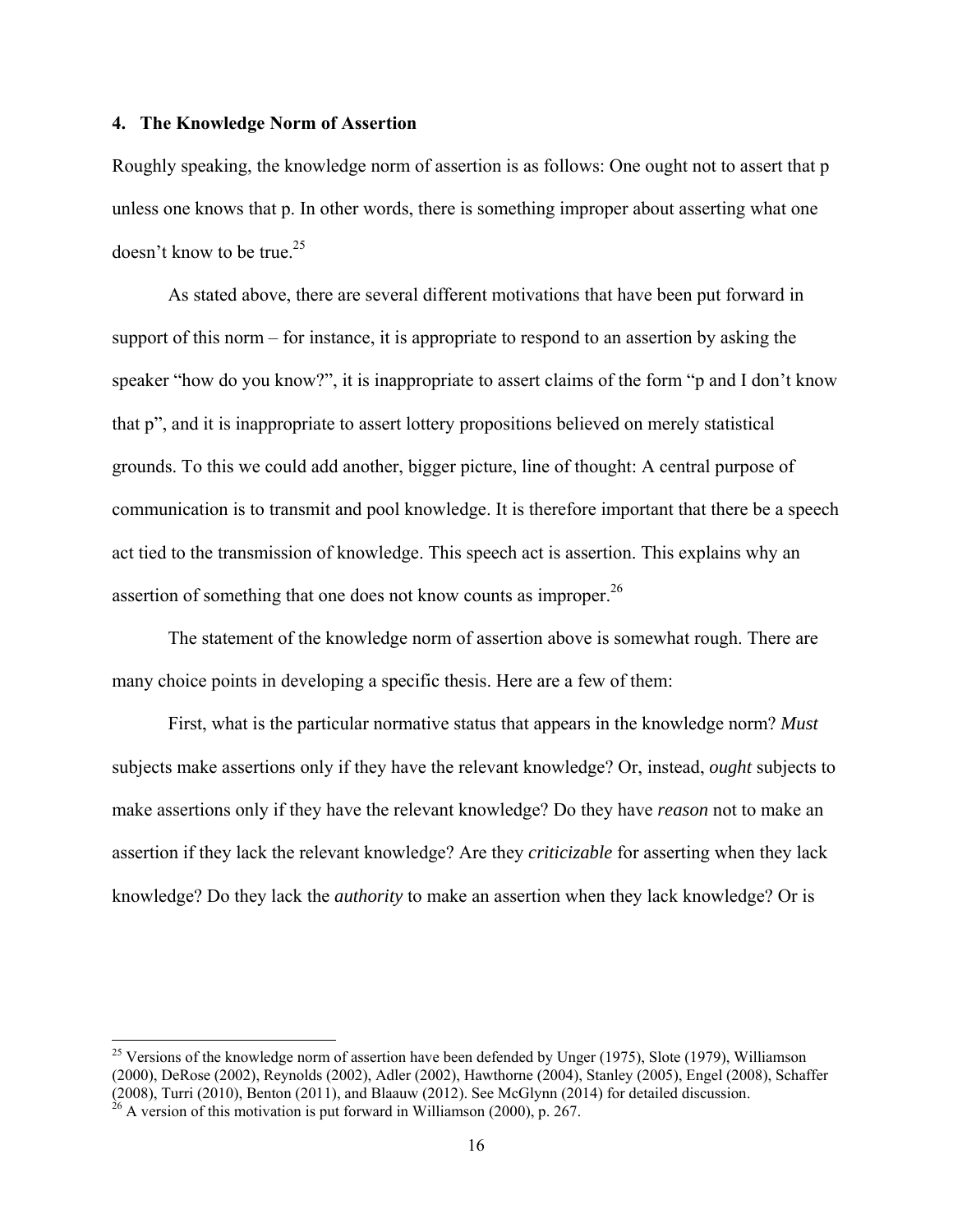some other normative status at issue?<sup>27</sup> In what follows, to use neutral terminology, I'll ask about whether an assertion is "proper" or "improper".

Second, is knowledge meant to be necessary or both necessary and sufficient for the propriety of an assertion? For simplicity, I'll assume that the knowledge norm states a necessary condition.28 So far as I can tell, nothing in what follows will hang on this.

Third, does the norm directly target the propriety of the assertion or the propriety of the assertor? That is, does the norm state that there is something wrong with an assertion that is not based on knowledge or that there is something wrong with the person making the assertion? The prevailing view seems to be that the norm directly targets the propriety of the assertion rather than the assertor. (In the literature, the norm is often stated as a claim about assertors, but this seems mainly to be for presentational convenience.) I find this somewhat puzzling – the intuitions that are used to motivate the norm seem to involve judgments about the relevant assertor and not merely the assertion. But so far as I can tell, nothing in what follows will hang on this, either.

Fourth, what kind of normativity is at issue in the knowledge norm? Is it epistemic, moral, pragmatic, conventional (perhaps like the rules of etiquette or of spelling), a distinctively representational or communicative kind of normativity, or "plain vanilla" normativity (if there is such a thing)? One might think that the relevant kind of normativity must be epistemic since knowledge is, after all, an epistemic notion. But this is a mistake – one can have an epistemic requirement built into a non-epistemic norm. (Compare: an epistemic requirement can be built into a legal norm or into the rules of a game.) A better thought to have here is that the knowledge norm of assertion flows from the function or purpose of the practice of assertion. The kind of

<sup>&</sup>lt;sup>27</sup> Williamson (2000) moves between "must", "criticizable", and "authority". It is not apparent to me how these statuses are meant to be connected.

<sup>&</sup>lt;sup>28</sup> See Brown (2010) and Lackey (2011) for objections to the sufficiency of knowledge for proper assertion.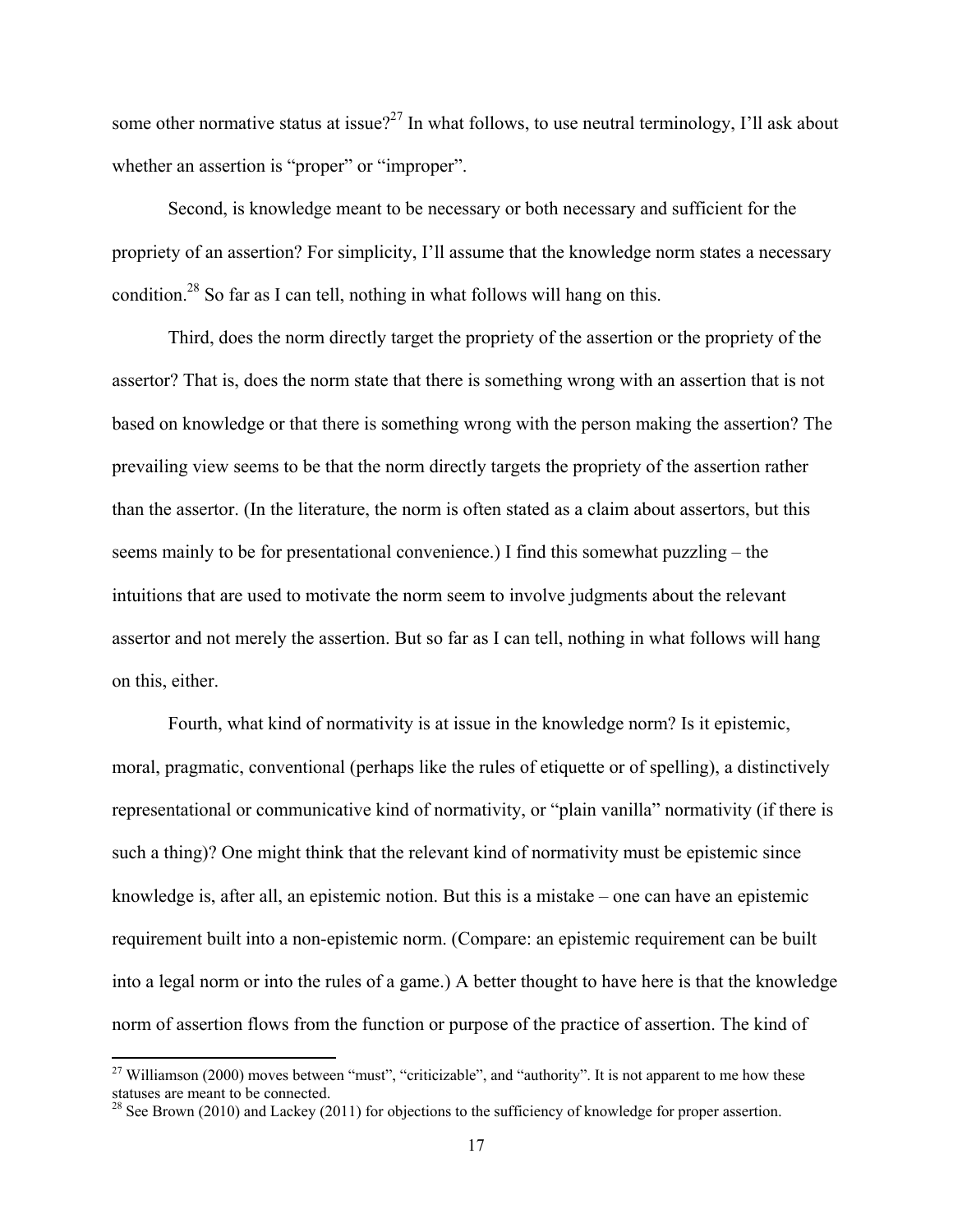normativity at issue in the knowledge norm depends on what this function or purpose is. For instance, on one view, the central function of the practice of assertion is to enable the transmission and pooling of knowledge. Since this is an epistemic function, the relevant kind of normativity is epistemic. This is perhaps the most plausible view for a knowledge-first epistemologist to take. However, one could instead motivate a knowledge norm starting with the claim that the central function of assertion is to enable agents to coordinate with one another. This would support a moral or pragmatic kind of normativity. And other options are live possibilities, too.

Fifth, does the norm govern assertions by ordinary subjects or does it first-and-foremost govern assertions by idealized subjects? Here's an analogy that may help to make this contrast more salient: Probabilists typically argue that probabilistic coherence is a norm of rational credence. But this norm is usually understood as a constraint that in the first instance governs ideal reasoners. How this norm ends up bearing on ordinary reasoners turns out to be a delicate matter. What should we say about the knowledge norm of assertion? The prevailing view here seems to be that the norm applies to all assertions, whether by ordinary or idealized subjects.

Sixth, is the knowledge norm of assertion a fundamental norm? Or is it grounded in some more basic norm or norms (together with some descriptive facts)? For instance, is the knowledge norm of assertion somehow grounded in the knowledge norm of action?

Seventh, and finally, what exactly is the connection between the norm and assertion? Does the knowledge norm of assertion uniquely characterize the speech act of assertion out of all of the speech acts? Is it an analytic truth about assertion? Is it an essential feature of assertion? Does it provide the real definition of assertion? Williamson (2000) suggests that the knowledge norm is constitutive of assertion. On this view, the knowledge norm of assertion is analogous to a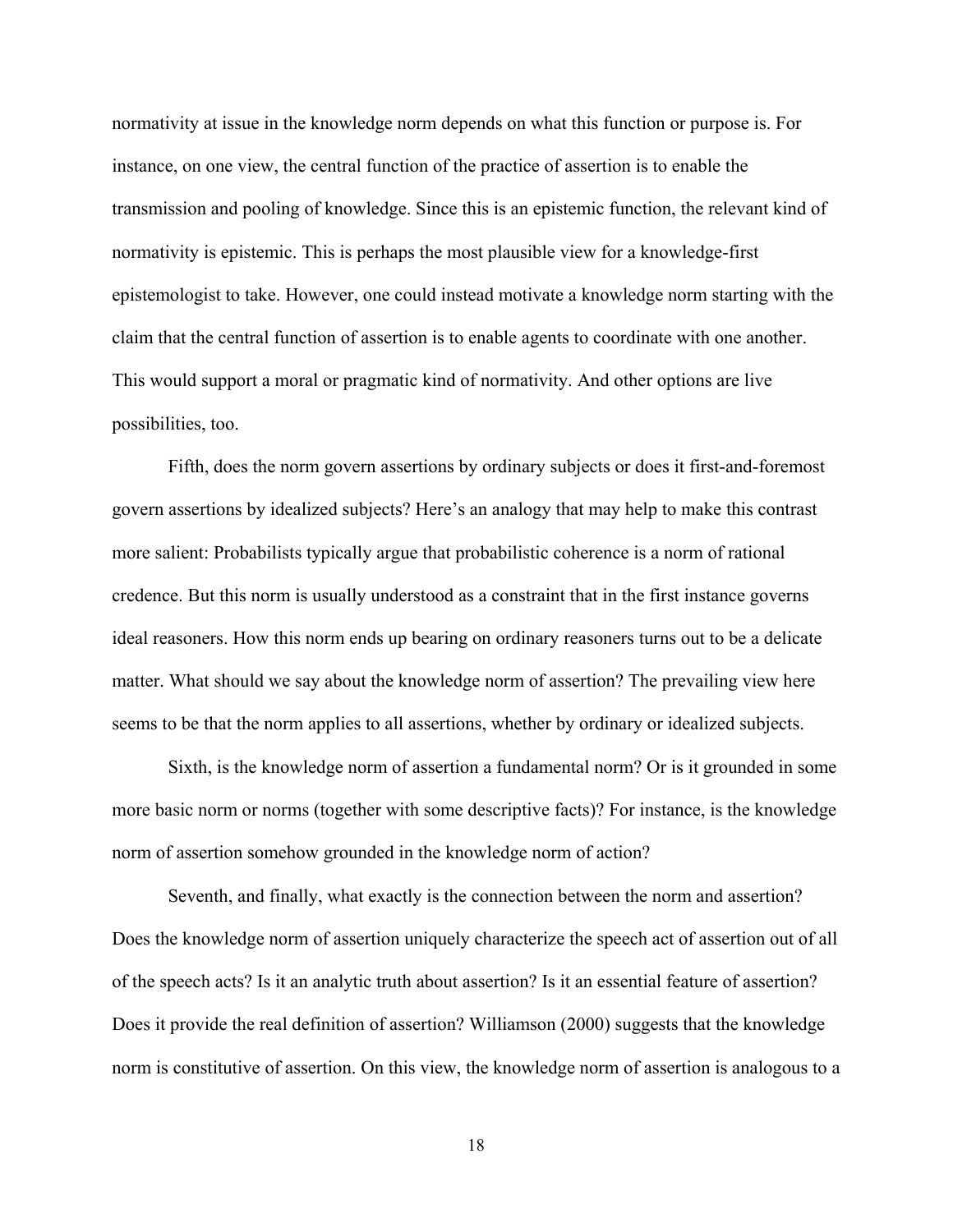rule of a game. One counts as playing a game just in case (and by virtue of the fact that) one is subject to the rules of the game. Analogously, one counts as making an assertion just in case (and by virtue of the fact that) one is subject to the knowledge norm.<sup>29</sup>

Different answers to these questions generate different candidate knowledge norms of assertion. So far as I can tell, the differences between these candidate norms will largely be irrelevant to the discussion that follows. (There are exceptions: It will be important that the knowledge norm applies to ordinary subjects and not merely to idealized subjects. The distinction between the norm targeting the assertion or the assertor will also turn out to be relevant.)

What should we think about the knowledge norm of assertion, however it is developed? There is an obvious objection to the norm, one that has loomed large in the literature: In many cases, an assertion that p can be proper if the assertor has a strongly justified belief that p, even if the assertor doesn't know that  $p^{30}$ .

Consider a Gettier-style case, such as the case of Jones and the stopped clock. Suppose that Jones glances at the clock and is then immediately asked the time. Suppose that Jones answers that it is 2:05 pm. Intuitively, Jones's assertion is proper despite the fact that he doesn't know that it is 2:05 pm. (Moreover, Jones's assertion seems just as proper as it would have been had he genuinely known that it is 2:05 pm.) And similarly for other Gettier-style cases.

Indeed, there are many cases in which an assertion that p seems proper if the assertor has a strongly justified belief that p, even if the belief is *false*. For instance, suppose that Smith has strong evidence that the fastest way to get to Thayer Street from a certain location is to make a

<sup>&</sup>lt;sup>29</sup> See Maitra (2011) and Johnson (2017) for objections to the analogy between the knowledge norm of assertion and the rules of a game.

<sup>&</sup>lt;sup>30</sup> Versions of this objection appear in Douven (2006), Hill and Schechter (2007), Lackey (2007), Brown (2008), Koethe (2009), Kvanvig (2009), Gerken (2011), and McKinnon (2013). See McGlynn (2014) for discussion.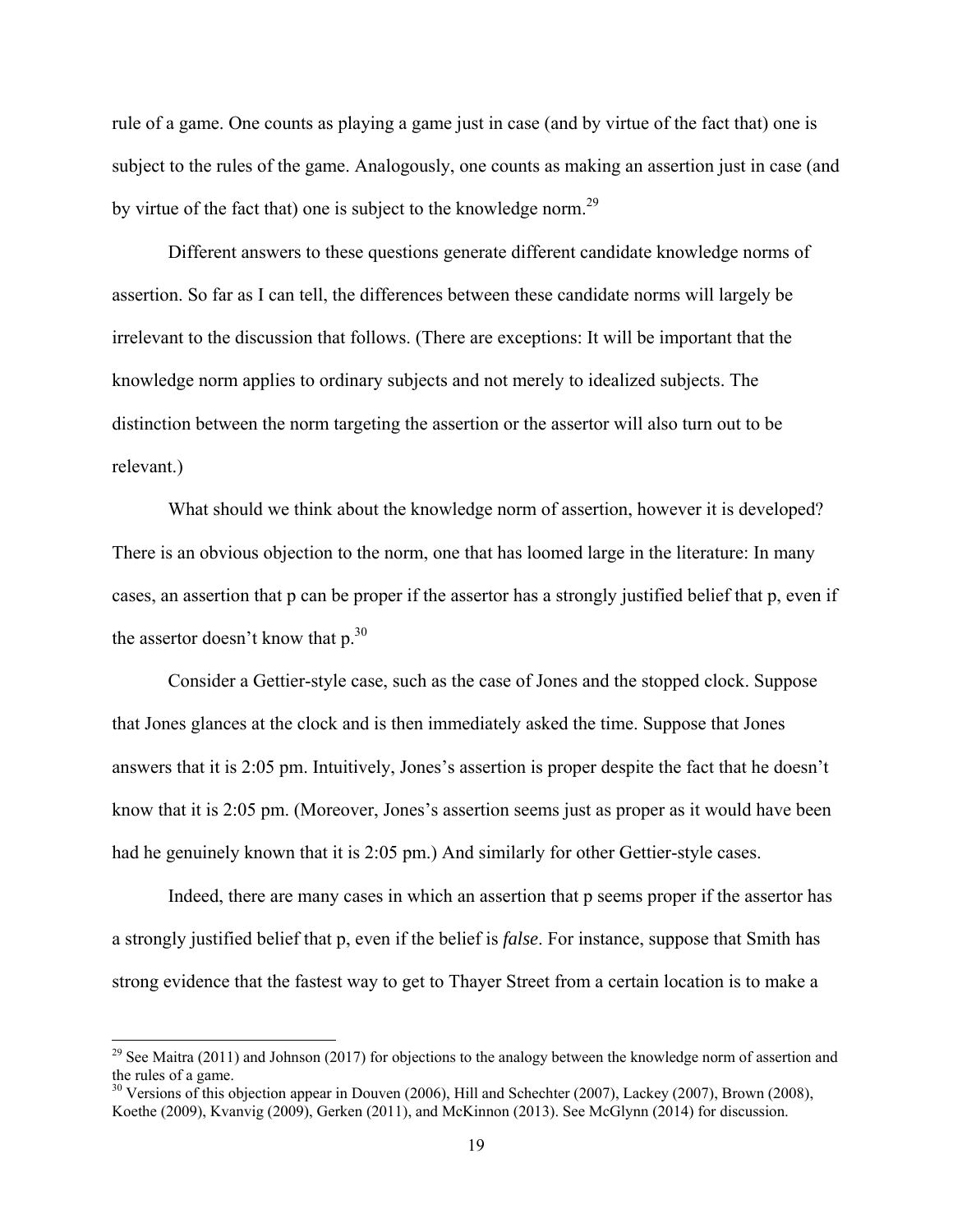right on Benefit Street and then a left on Waterman Street. (Suppose that Smith lives in the area and knows the streets well.) When asked by someone "What's the fastest way for me to get to Thayer from here right now?", it is intuitively proper for Smith to respond by asserting "The fastest way for you to get to Thayer is to make a right on Benefit and then a left on Waterman." This is so even if, unbeknownst to Smith, Benefit Street is currently closed to traffic due to an unexpected problem with a water main. The fact that Smith's belief is false does not intuitively make his assertion improper.<sup>31</sup>

One can push this general line of objection still further. In many cases, an assertion that p can be proper if the assertor believes that p, even if the belief is *unjustified*. 32 For example, suppose that Robinson strongly believes that there is life on Europa on the basis of wishful thinking. (In case it matters, we can suppose that Robinson does not believe that his belief that there is life on Europa is at all defective.) Suppose that Robinson is asked "Is there life somewhere other than the Earth?" Suppose that Robinson responds "Yes, there is life on Europa." I maintain that Robinson's assertion is proper. Since Robinson believes that there is life on Europa, it is not improper for Robinson to say so. Indeed, if Robinson has no reason to avoid answering the question or to try to mislead his interlocutor, Robinson positively ought to assert that there is life on Europa.

Of course, there is something wrong with Robinson – he has an unjustified belief. But the fact that his belief is unjustified does not entail that his assertion is improper. That's a different matter.

One might think that there is a straightforward way to see that my claim about the propriety of Robinson's assertion is false. In particular, one might draw an analogy between

 $31$  For a similar case, see McKinnon (2013), p. 122.

<sup>&</sup>lt;sup>32</sup> This claim is not widely endorsed in the literature.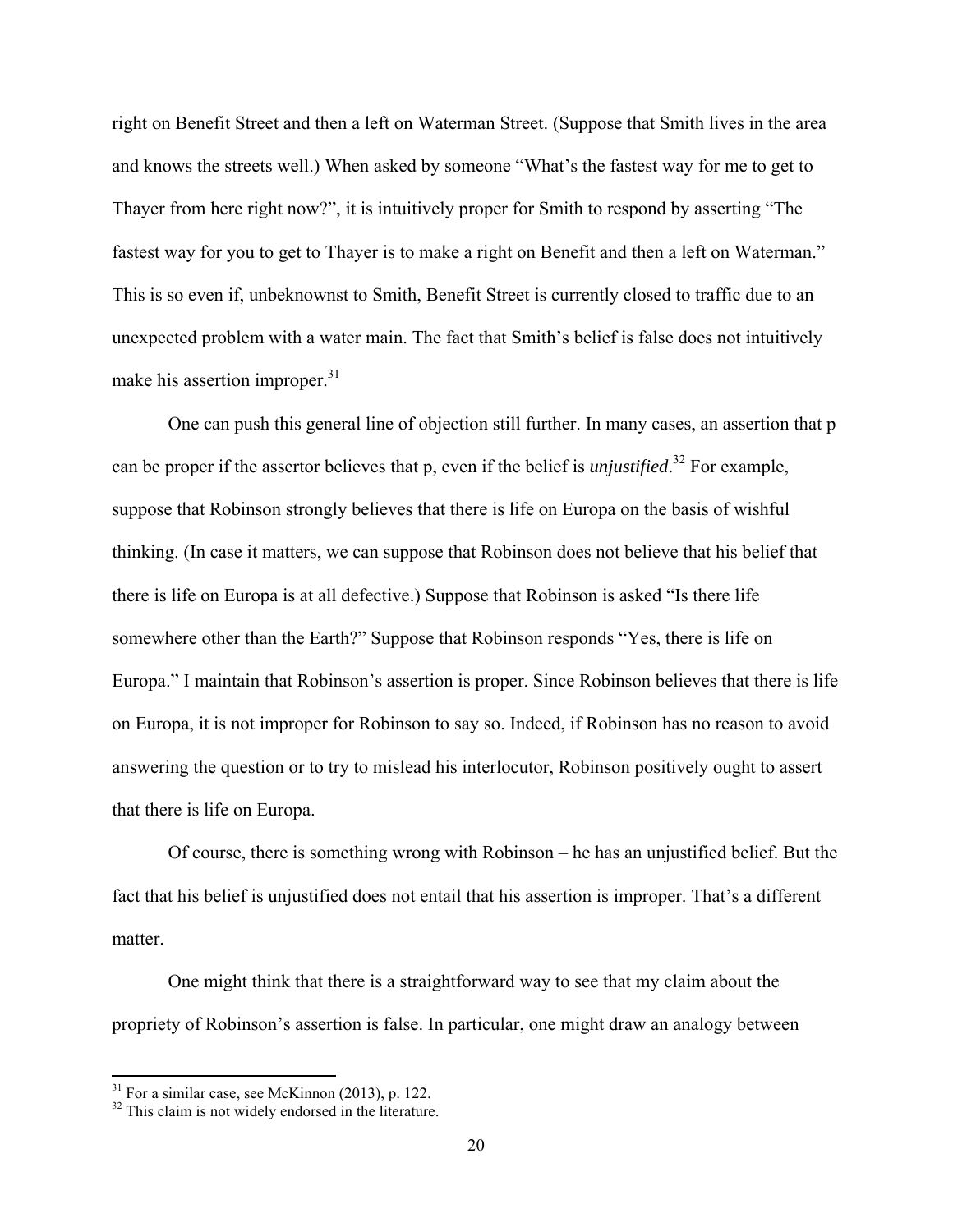assertion and belief. According to this line of thought, assertion is the outer acceptance of a claim and believing is the inner acceptance of a claim.<sup>33</sup> Now consider a case of inference from unjustified beliefs. For instance, suppose that a thinker has unjustified beliefs in p and in if p then q. Suppose that the thinker comes to believe that q by competently performing a Modus Ponens inference. The thinker's belief that q will (typically) be unjustified. By analogy, one might think, if a subject's belief that p is unjustified and hence epistemically improper, and the subject asserts that p based on this belief, the assertion will also be improper. Just as the impropriety of a belief can be inherited from the impropriety of the beliefs that it is inferred from, so too can the impropriety of an assertion be inherited from the impropriety of the belief that it is based on. Or so goes the line of thought.

This line of thought, however, is mistaken. Belief is not analogous to assertion. Believing is a state and assertion is an action. The right analogy is not between asserting that p and believing that p. It is between asserting that p and *coming to believe* that p.<sup>34</sup> And, once we see that, the case of a competent inference from unjustified premises actually tells in the other direction. If a thinker comes to believe that q by competently performing a Modus Ponens inference from unjustified premises, the output belief will be unjustified. But the forming of the belief that q – the Modus Ponens inference itself – is not improper. The inference itself does not inherit any impropriety from the impropriety of its inputs. Given that the thinker strongly believes that p and that if p then q, and given that the question of whether q is salient, the thinker positively ought to draw the inference and form the belief that q. True, the thinker is in an

 $33$  See Adler (2002). Also see Williamson (2000), pp. 255–256, who draws the analogy between assertion and occurrent belief.

<sup>&</sup>lt;sup>34</sup> Is there something tied to assertion to which believing is analogous? Perhaps we could say that in making an assertion, an assertor undertakes a kind of commitment. Then we could say that believing is analogous not to assertion but to assertoric commitment. I'm not sure this is correct. But even if it is, my topic concerns the norms governing assertion, not the norms governing assertoric commitment.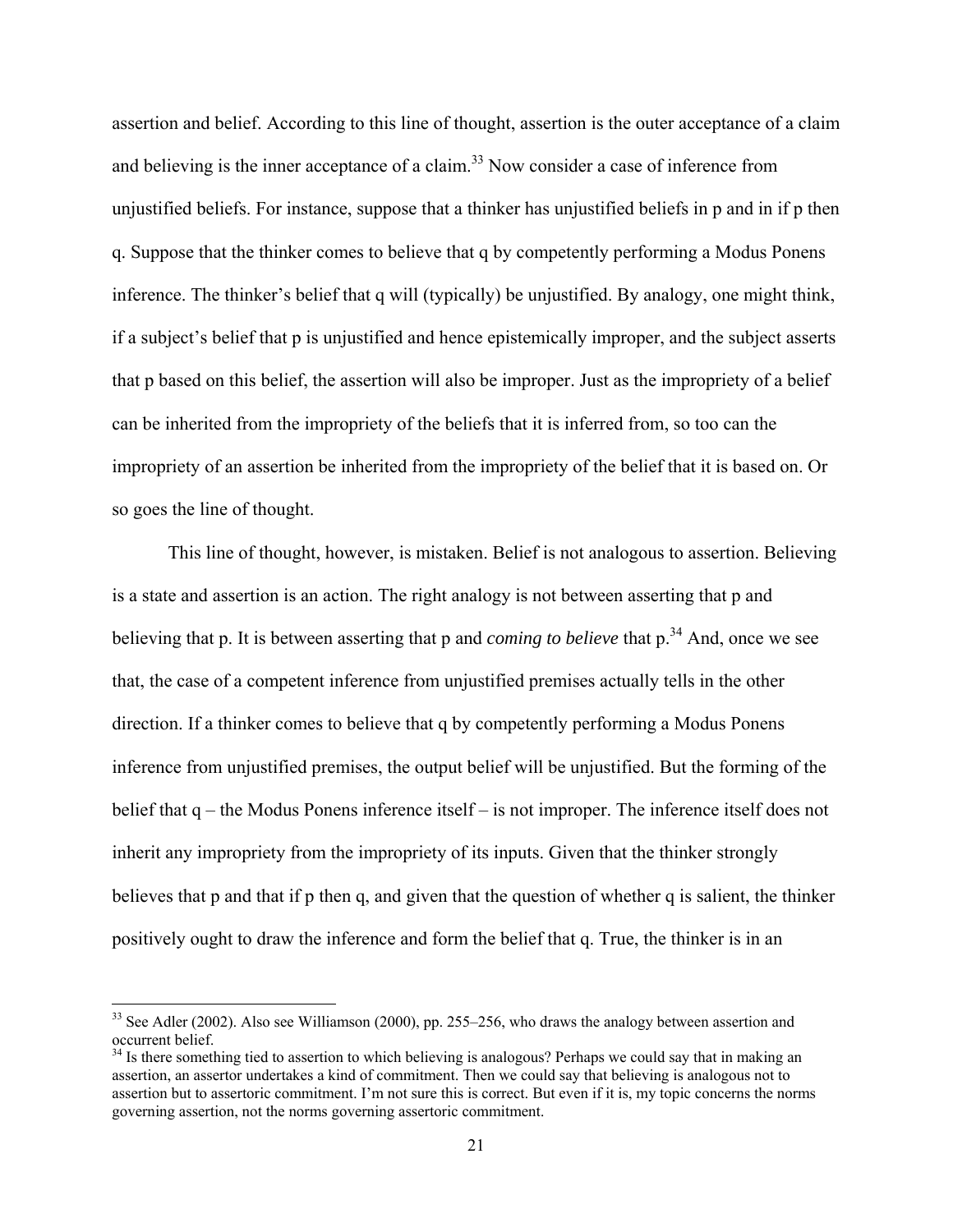epistemically problematic state. But the mistake wasn't in the inference to q. The mistake was in believing that p and that if p then q to begin with.

The analogous is true for Robinson. Robinson's assertion that there is life on Europa is not improper. Robinson's belief that there is life on Europa is unjustified. But the act of asserting that there is life on Europa does not inherit any impropriety from the belief that it is based on. Given that Robinson strongly believes that there is life on Europa, and given that Robinson has no reason to avoid answering the question or to try to be misleading, Robinson positively ought to make the assertion.

The cases of Jones, Smith, and Robinson tell against the knowledge norm of assertion. If an assertion that p can be proper when the subject doesn't know that p but has a justified true belief that p, a justified false belief that p, or even an unjustified belief that p, then the knowledge norm of assertion is false. Indeed, analogous problems face other proposed knowledge norms, such as knowledge norms for reasoning, belief, and action.<sup>35</sup> So there is a serious worry here for proponents of knowledge norms.

Proponents of the knowledge norm of assertion (and other knowledge norms) are, of course, aware of this issue. There is a standard response. In the next section, I will present this response and examine some arguments for the claim that it cannot be made to work.

#### **5. Excuses, Excuses**

The intuition that an assertion can be appropriate in many cases where the assertor does not have knowledge – but instead has a justified true belief (e.g., the case of Jones) or a justified false belief (e.g., the case of Smith) – seems to be widely shared. In response to such problem

<sup>&</sup>lt;sup>35</sup> There is no analogue of the case of Robinson that can be used against the knowledge norm of belief, but there are analogues of the cases of Jones and Smith.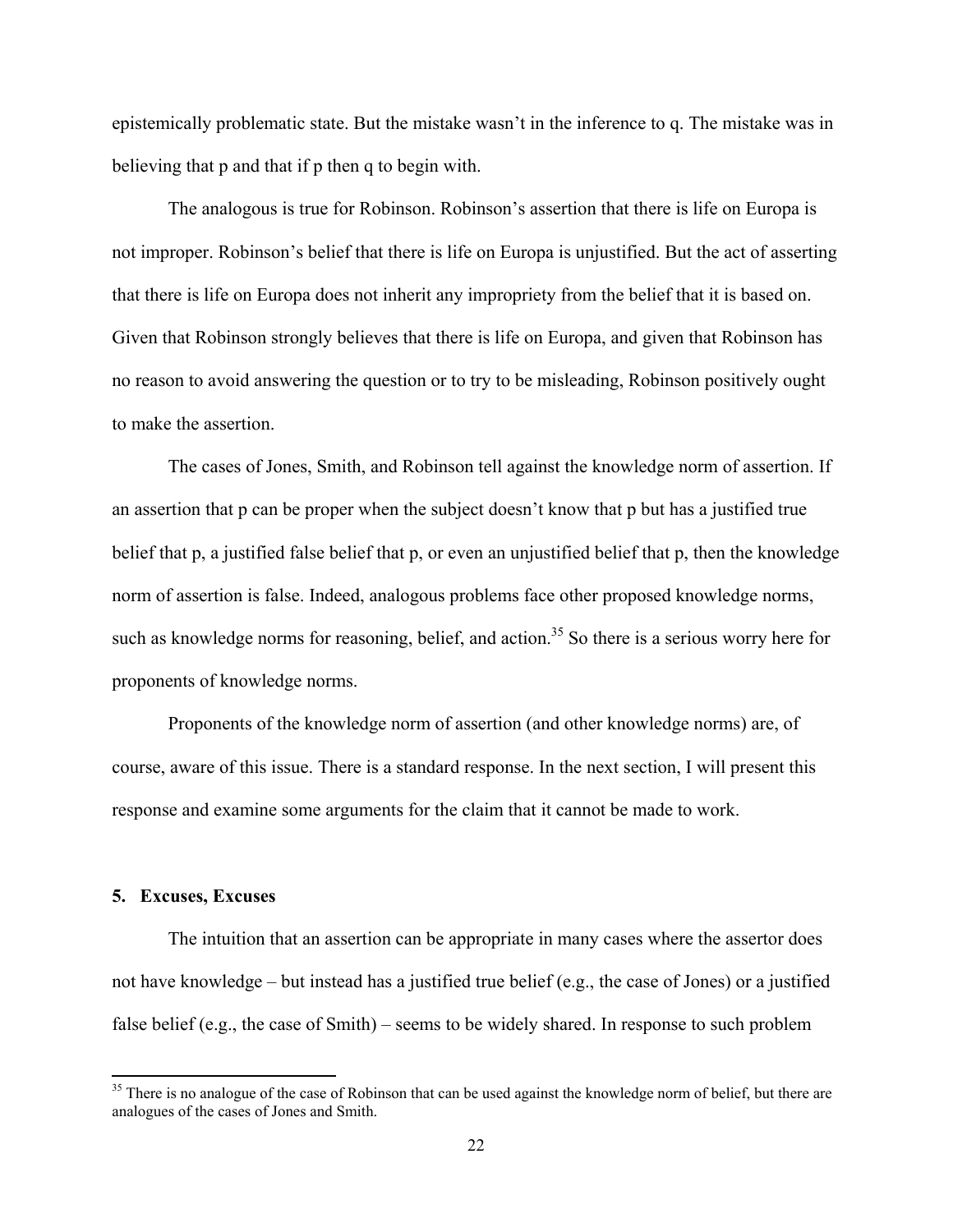cases, the standard response is to explain away our intuitions. According to this response, in a problem case, the relevant assertion is not, in fact, proper. Instead, our intuition that the assertion is appropriate tracks a different normative feature. Although the assertion violated the norm governing assertion, the assertor is blameless for this violation. This is because the assertor has an *excuse* for the violation. Our intuition about the appropriateness of the assertion tracks blamelessness, not propriety. This explains away our intuition about the case.<sup>36</sup>

It is worth saying just a bit about excuses here.<sup>37</sup> Very generally, there are normative constraints on action. When the norms are complied with, the action is proper.<sup>38</sup> When the norms are violated, the action is improper. However, it can happen that the relevant norms are not complied with but the agent is not blameworthy for the violation. This is what happens when the agent has a sufficient excuse. For example, suppose that I promised to pick up my friend from the airport today. It is a norm on behavior that one must do what one has promised to do. If my car unexpectedly (and through no fault of my own) breaks down while I am driving to the airport and I'm unable to pick up my friend, I have violated the norm. But I am blameless in violating the norm – through no fault of my own, it was impossible for me to comply with it. That my car broke down excuses my violation.39

<sup>&</sup>lt;sup>36</sup> See Williamson (2000), pp. 256-7, DeRose (2002), and Hawthorne and Stanley (2008). (DeRose uses a somewhat different terminology – instead of talking about excuses, he talks about "secondary propriety". I think this is merely a terminological difference.) See Sutton (2007), p. 80, for an analogous response to challenges to the claim that knowledge closes inquiry. See Littlejohn (forthcoming) and Williamson (forthcoming) for detailed presentations of the excuse response as targeted against the Cohen and Lehrer (1983) and Cohen (1984) new evil demon problem.  $37$  See Austin (1956).

<sup>&</sup>lt;sup>38</sup> More precisely, when the moral norms are complied with, the action is morally proper. When the prudential norms are complied with, the action is prudentially proper. And so forth.

 $39$  There are two other categories of blameless norm violation that should be distinguished from having an excuse. First, the violation of a norm can be *justified* if the agent had sufficiently good reason for violating it. For instance, I might have strong moral grounds not to pick up my friend from the airport, such as if there was an emergency that required me to take someone else to the hospital. (This notion of justification should not be identified with the notion(s) of justification used in epistemology.) Second, as Strawson (1962) argues, a subject can be *exempt* from the requirement to comply with a norm if the subject lacks the relevant rational capacities required to be held responsible for complying with the norm. For instance, young children are exempt from certain norms on behavior. See Littlejohn (forthcoming) for a discussion of the justification/excuse/exemption distinction in epistemology.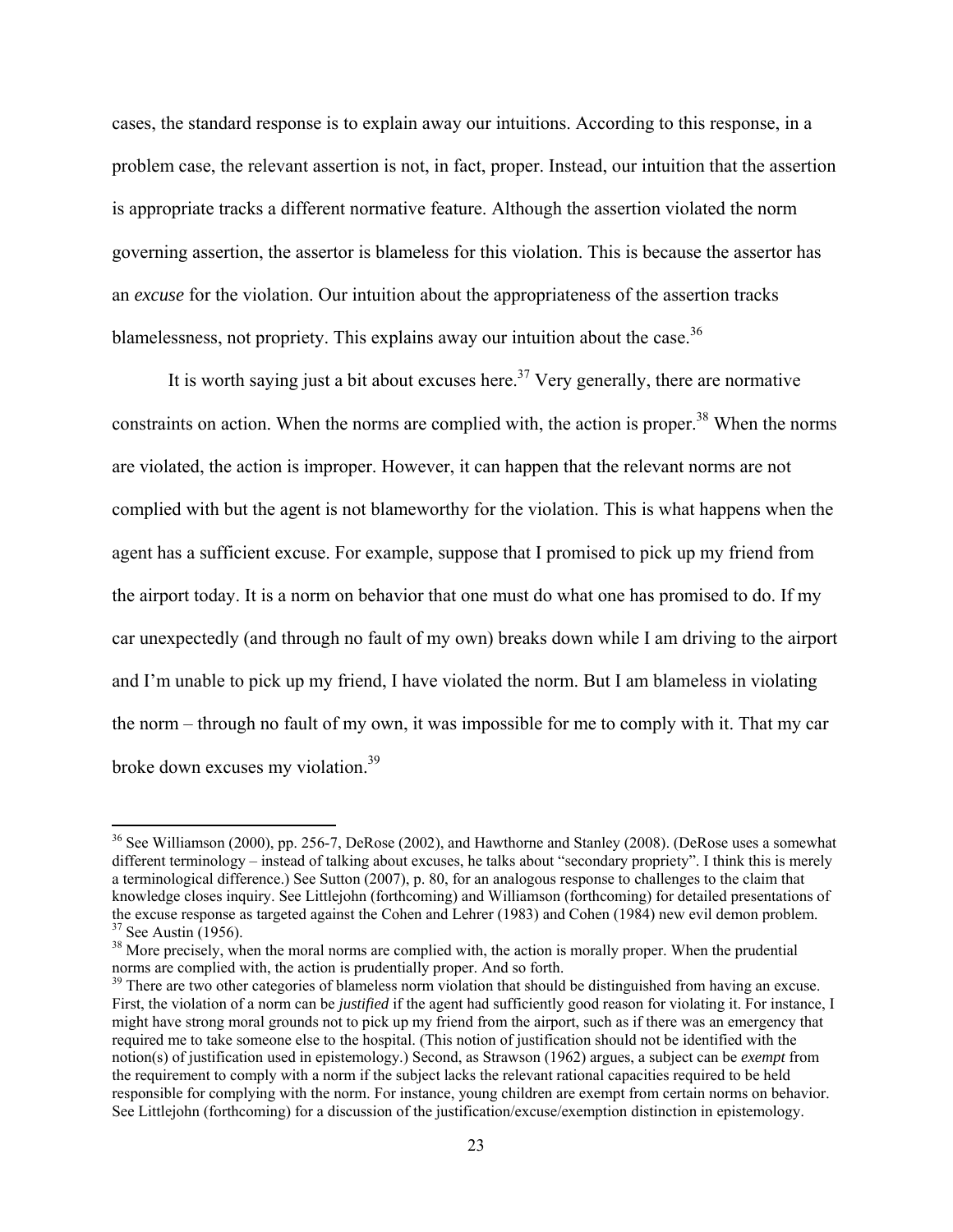What could be the excuse for violating the knowledge norm of assertion in the case of Jones or Smith? There are several options. One could point to any (or several) of the following facts as excusing the norm violation: The assertor reasonably believes the asserted proposition. The assertor reasonably believes that she knows the asserted proposition. In asserting the proposition, the assertor was trying to comply with the norm that governs assertion. The assertor is generally disposed to comply with the norm governing assertion, and the assertion was an exercise of the underlying categorical basis of that disposition. It is through no fault of the assertor that the assertion violates the norm. The assertor reasonably believes that it is highly likely that the she is complying with the norm. And so forth.

There are several concerns with this general line of response that appear in the literature. For instance, Gerken (2011) argues against versions of the excuse response where the assertor has an excuse because she reasonably believes that she knows the proposition asserted. Gerken points out that it requires significant cognitive sophistication to believe that one knows something. Presumably, someone in a Gettier-style case or a case of a justified false belief could lack the sophistication required to have such a belief. Nevertheless, intuitively, if such a person asserted the proposition she justifiably believed, the assertion would be appropriate.

There are two main ways an advocate of the excuse response could try to avoid this concern. First, one could identify the excuse not with the fact that the subject reasonably believes that she knows the relevant proposition, but with something less cognitively sophisticated. For instance, one could say all that is required is that the subject's evidence be sufficiently strong to make a belief that she knows the proposition reasonable, even if the subject is incapable of forming that belief. Similarly, one could identify the excuse with the fact that the subject reasonably believes the proposition or with the fact that her assertion is the exercise of the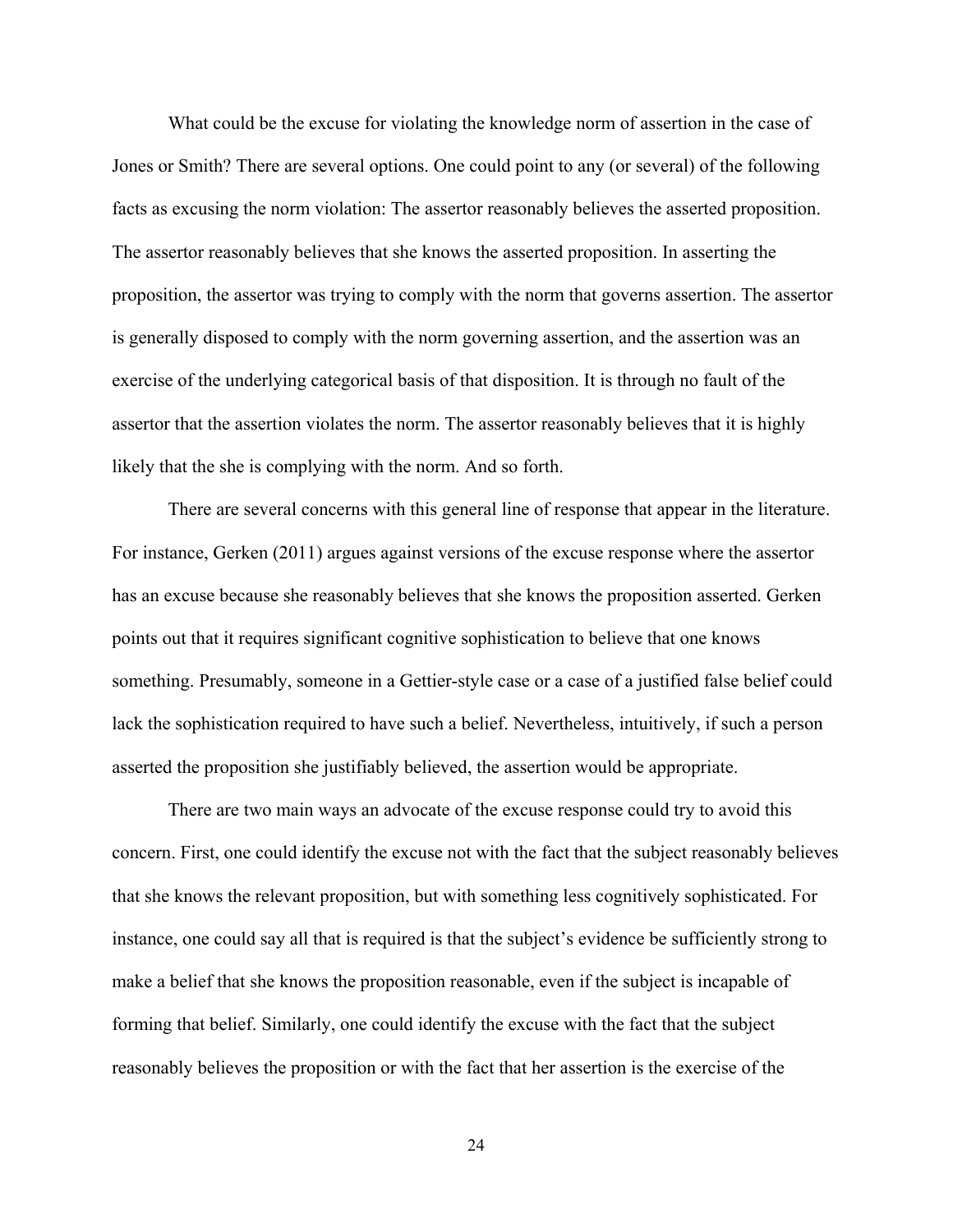categorical basis for her disposition to assert only what she knows. Second, one could say that a subject who lacks the cognitive sophistication to believe that she knows the relevant proposition (and is not culpable for this lack) is exempt from the requirement that she have such a belief. Instead, for such a cognitively limited subject, something less is required.<sup>40</sup> Either of these approaches strikes me as providing a plausible response to Gerken's challenge.<sup>41</sup>

A different concern appearing in the literature is that subjects in Gettier-style cases (and cases of justified false belief) intuitively do not owe an apology to their addressees, and so there could not be any violation of a norm.<sup>42</sup> This concern can be answered by pointing out that not every norm violation requires an apology. In particular, if a norm violation is excusable, an apology is typically unnecessary.43

A closely related concern is that subjects in Gettier-style cases and cases of justified false belief do not need any kind of excuse for their assertions to be appropriate.<sup>44</sup> I agree with this claim, but I don't see that our intuitions about the cases are clear enough that we can simply read this fact off of our intuitions. The claim is one that must be earned by careful argumentation. So I don't think that this concern is dialectically compelling, either.

There are additional worries that one might have about the excuse response.<sup>45</sup> Here are two more. The first concerns the target of the norm. The prevailing view in the literature seems to be that the knowledge norm of assertion concerns a normative property of the assertion, not of the assertor. But the claim that the assertor is blameless for making the assertion is a claim about the assertor, not the assertion. If our intuitions about assertions in Gettier-style cases (and cases

<sup>&</sup>lt;sup>40</sup> Compare: Young children have fewer epistemic obligations to check up on their reasoning than do competent adults.

<sup>&</sup>lt;sup>41</sup> But see Gerken (2011) for responses to these suggestions.<br><sup>42</sup> See Brown (2008) and Kvanvig (2011) for versions of this concern.<br><sup>43</sup> See Littlejohn (2012) and McGlynn (2014).

<sup>&</sup>lt;sup>44</sup> See Douven (2006) and Lackey (2007) for versions of this concern.

<sup>&</sup>lt;sup>45</sup> I'm not aware that the following concerns appear in the literature.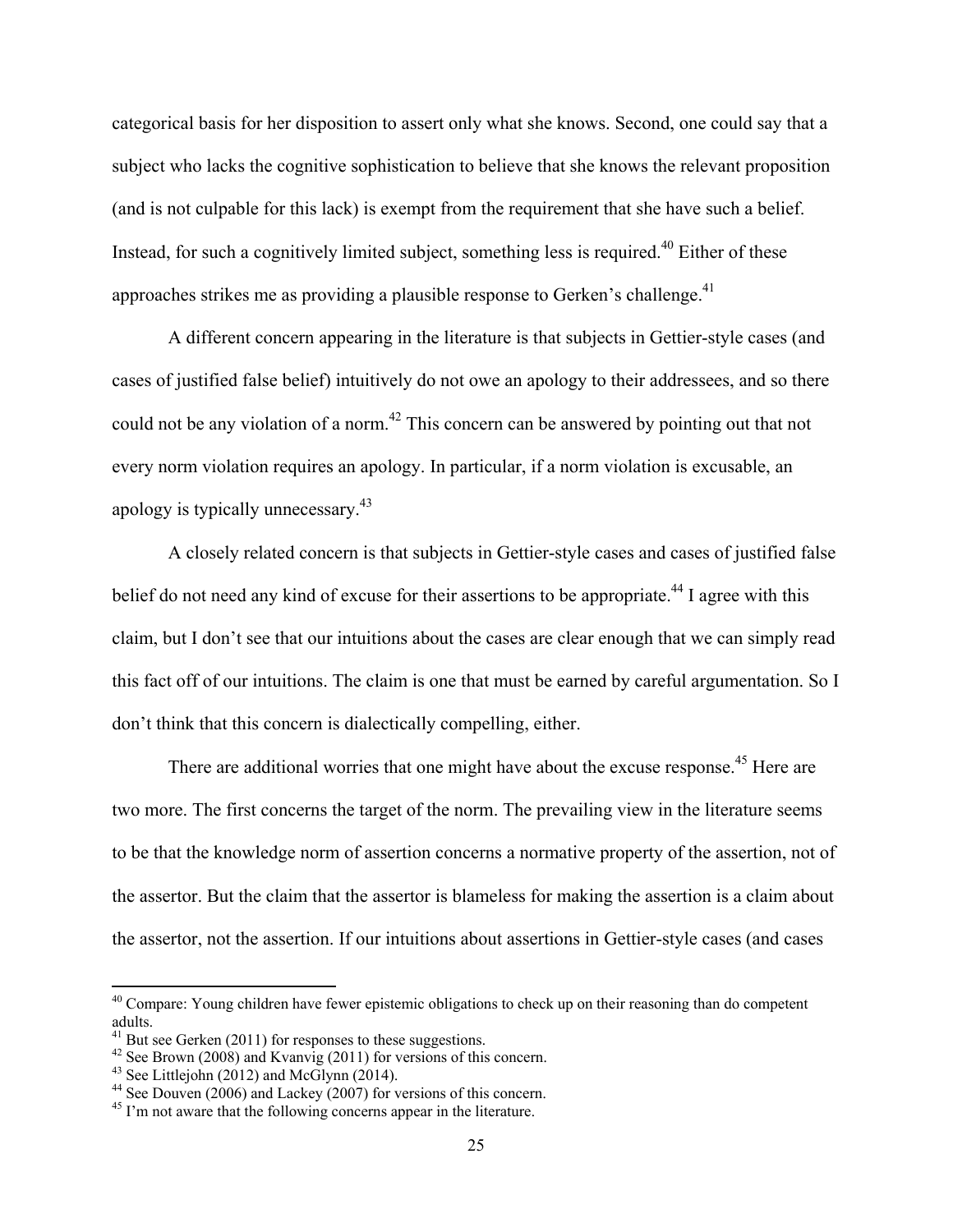of justified false belief) concern the normative status of the assertor rather than the assertion, then these intuitions cannot be used to motivate the prevailing view. If instead they concern the normative status of the assertion rather than the assertor, then the excuse response cannot be used to explain them away. This suggests that there is a problem with combining the excuse response and the prevailing view. I find this worry somewhat compelling. However, it is not dialectically very strong. Proponents of the excuse response can simply respond that our intuitive judgments are not fine-grained enough to clearly distinguish between the normative status of the assertion and the normative status of the assertor.

A second additional worry concerns the assertion of a proposition that the assertor unjustifiably believes, such as in the case of Robinson's assertion that there is life on Europa. Suppose that I'm right and, when we carefully consider the case, Robinson's assertion is intuitively appropriate. An advocate of the excuse response will have to find a way to argue that Robinson has a sufficient excuse. The problem is that many of the potential excuses listed above are not ones that apply in the case of Robinson. For instance, Robinson does not reasonably believe the proposition. Robinson does not reasonably believe that he knows the proposition. And so forth. A potential response here, I suppose, is to claim that all that Robinson needs to have in order to count as blameless is a belief in the proposition asserted, or perhaps a belief that he knows the proposition asserted. The problem with this response is that it makes excusably violating the knowledge norm of assertion something that is remarkably easy to do – one need only believe that one is complying with it. That's not typically how excuses work. Merely believing that one is complying with a norm is not sufficient to count as blamelessly violating it. That said, my guess is that proponents of the knowledge norm of assertion will simply reject my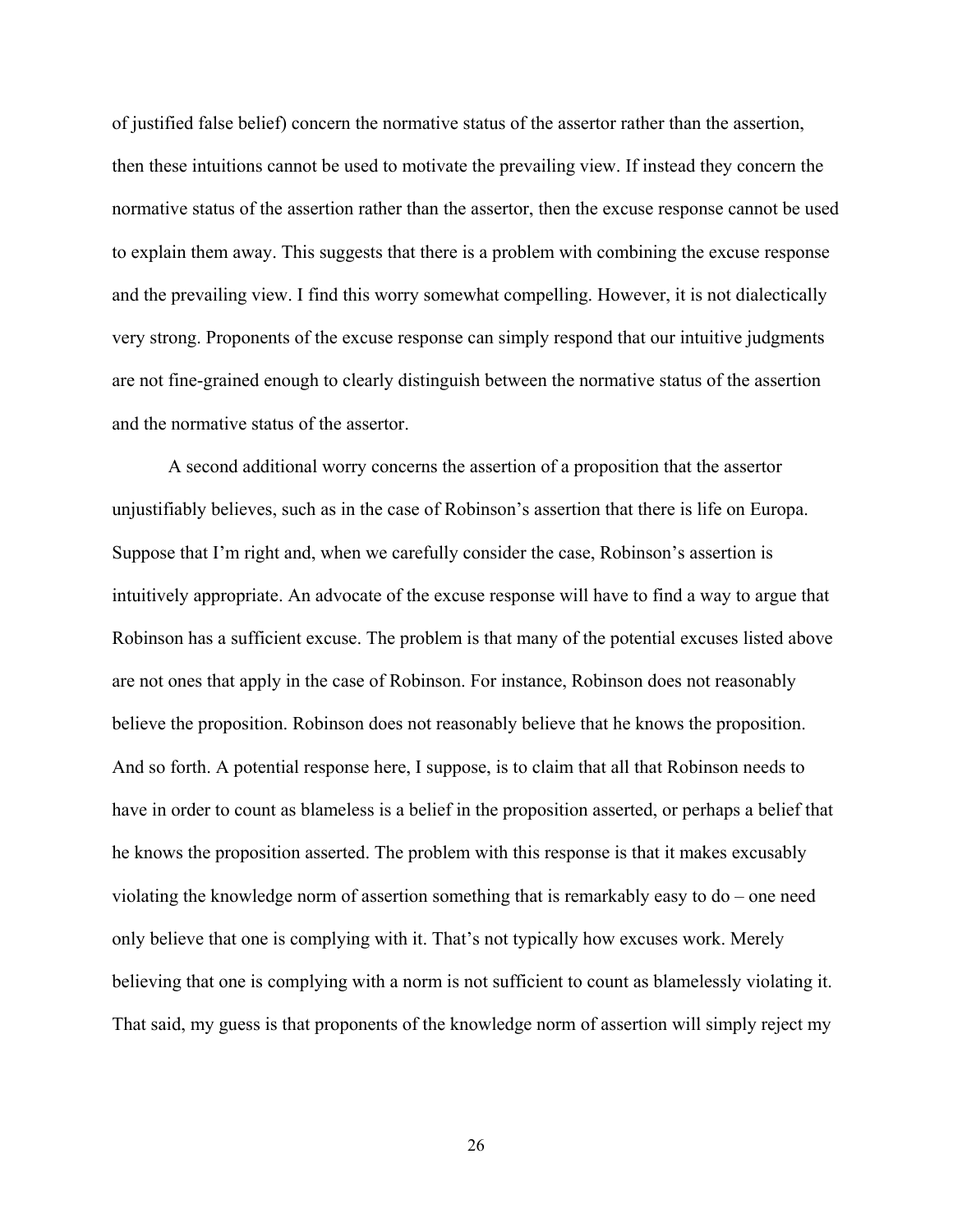intuition about Robinson and say that his norm violation is not blameless after all. This strikes me as a bullet to bite. But perhaps it is not a very big one.

These concerns about the excuse response, then, are not dialectically very powerful. In the next section, I present a more powerful objection. The objection is a little bit involved – it has a few moving parts – but it is, I think, rather compelling.

#### **6. No Excuses Necessary**

Consider the case of an assertion in a Gettier-style case (e.g., the case of Jones) or in the case of a justified false belief (e.g., the case of Smith). For concreteness, I'll focus on the case of Jones, but nothing will hang on this. According to the excuse response, Jones's assertion is improper but Jones is blameless for asserting it, since Jones has an excuse. The trouble is that it is not merely the case that Jones's assertion is blameless. Rather, Jones *positively ought* to make the assertion.46 When asked, he should say that it is 2:05 pm. If Jones does not say that it is 2:05 pm (and has no reason not to cooperate with his interlocutor), then he is criticizable for not asserting what he believes about the time.<sup>47</sup> That Jones has an excuse for making the assertion, and is therefore blameless for so doing, does not explain this fact. $48$ 

 A proponent of the excuse response might reply by saying that there are two distinct considerations involved. Jones has an excuse. That explains why he is blameless in making his assertion. In addition, there is a second consideration that explains why Jones positively ought to

 $46$  This already casts some doubt on the excuse response. Typically, when one positively ought to do something, no excuse is necessary in order to count as blameless in doing it, at least when there is a single kind of normativity in play. I don't want to rest much weight on this point, however, since it might be claimed that there are two kinds of normativity in play – for instance, perhaps the kind of blamelessness at issue is epistemic and the kind of ought at issue is not.

 $47$  At the very least, asserting that it is 2:05 pm is a good thing for Jones to do. That's all that's really needed for the argument in this section.

 $48\text{ See Schechter}$  (2013) for a version of this point in a different context.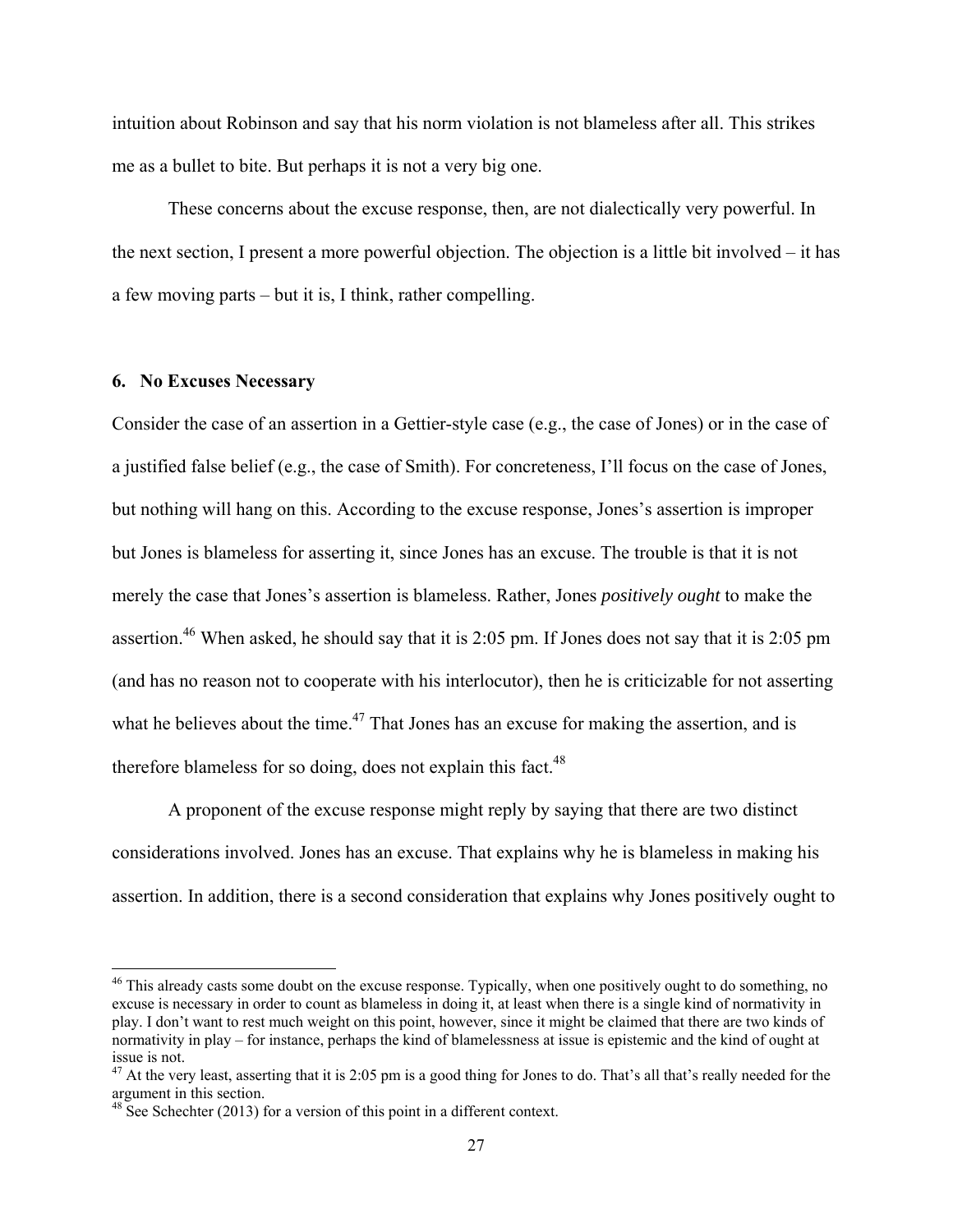make the assertion. For instance, perhaps there is a norm of politeness that requires Jones to respond to his interlocutor (if he has no reason not to cooperate).

There are difficulties facing this specific proposal.<sup>49</sup> But there are also more general problems with the suggestion that there are two separate considerations in play. First, whenever possible, it is better to avoid multiplying considerations, especially when the phenomena being explained are, on the face of it, closely related. Second, if there is a separate consideration that can explain why Jones positively ought to make the assertion, there is the danger that this consideration could be also used to explain the intuitive data alleged to support the knowledge norm. So there is the danger that there would be no work left for the knowledge norm to do.

More importantly, recall where the knowledge norm of assertion is supposed to come from. On the most plausible versions of knowledge-first epistemology, the practice of assertion has a function or purpose. The knowledge norm of assertion flows from this function or purpose. Assuming that this is right, the reason that Jones positively ought to assert that it is 2:05 pm would also seem to flow from the function or purpose of assertion. For instance, suppose that the central function of assertion is to enable the transmission and pooling of knowledge. Assuming this view, it is plausible to think that Jones ought to respond to his interlocutor because (very roughly) doing so is the kind of thing that tends to contribute to the transmission and pooling of knowledge. Alternatively, suppose that the central function of assertion is to help agents to

<sup>&</sup>lt;sup>49</sup> Here are two difficulties: First, a norm of politeness may be able to explain why Jones ought to respond in some way to his interlocutor – after all, it would be rude for him to remain silent. But such a norm cannot explain why Jones ought to respond by asserting what he believes the time to be. There are many other things that Jones could instead assert that would be equally polite – for instance, "I'm very sorry, I cannot help". Second, a norm of politeness cannot handle all of the relevant cases. Suppose that instead of being asked the time, Jones notices that someone nearby is wondering what time it is – frantically looking around for a clock, stopping people to ask if they have a watch, and so forth. Even if Jones is not asked what the time is, so long as Jones has no reason to avoid engaging with this person, there is still some sense in which Jones positively ought to say that it is 2:05 pm. At the very least, that would be a good thing for him to do. A norm of politeness cannot explain this fact. This suggests that it would be better to appeal to a norm of helpfulness instead of a norm of politeness. In a way, I think this is right. See below.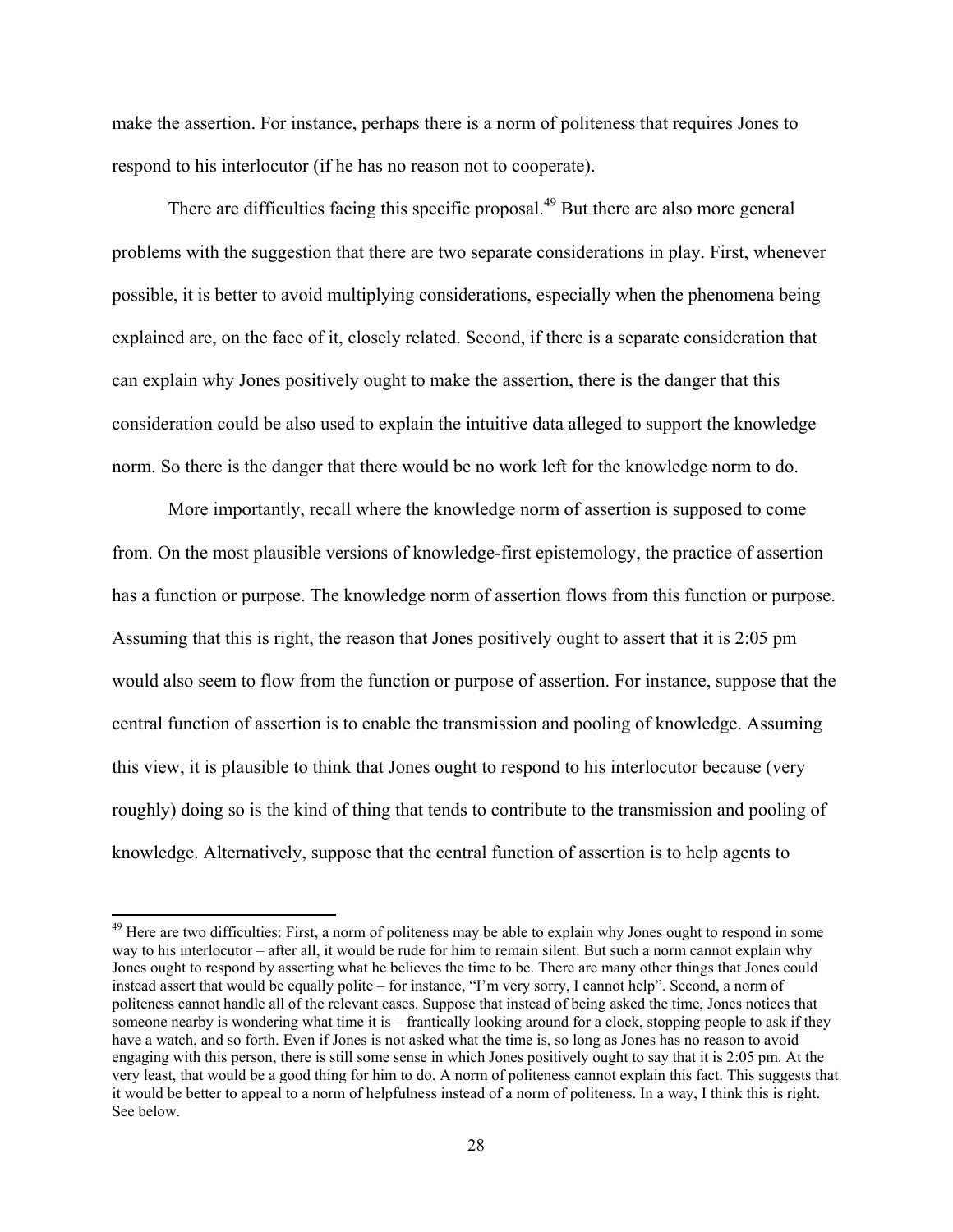coordinate more effectively. Assuming this view, it is plausible to think that Jones ought to respond to his interlocutor because (very roughly) doing so is the kind of thing that tends to contribute to effective coordination. And so forth. What this suggests is that there are not two separate considerations in play. The reason why Jones is blameless in making the assertion and the reason why Jones positively ought to make the assertion are the very same reason or, at least, are closely connected reasons.

The natural view for proponents of the excuse response to take is to agree that the fact that Jones has an excuse does not explain why Jones ought to make the assertion he does. It is not the existential claim that Jones has an excuse that explains why Jones ought to make the assertion. Rather, it is the fact that constitutes his excuse that explains why he positively ought to make the assertion. On this view, one and the same fact is significant in two different ways – it functions both as an explanation of blamelessness and as an explanation of an ought.

So far, the proponent of the excuse response has been able to respond to the objection. But things are about to get a bit stickier.

Proponents of the excuse response should not claim that the kind of excuse at issue in the problem cases for the knowledge norm of assertion is a special kind of excuse that is specific to the problem cases, or even to assertion more generally. Any account of the kind of excuse at issue should show how such excuses fit in with a general picture of norms and norm compliance. Otherwise, the resulting view will be unwieldy and ad hoc.<sup>50</sup>

How can the excuses that feature in the problem cases be tied to a more general account of excuses for norm violations? The most sophisticated proposal of which I am aware is due to

 $50$  See Hill and Schechter (2007) for an articulation of the concern that the excuse response commits Williamson to an overly complex view.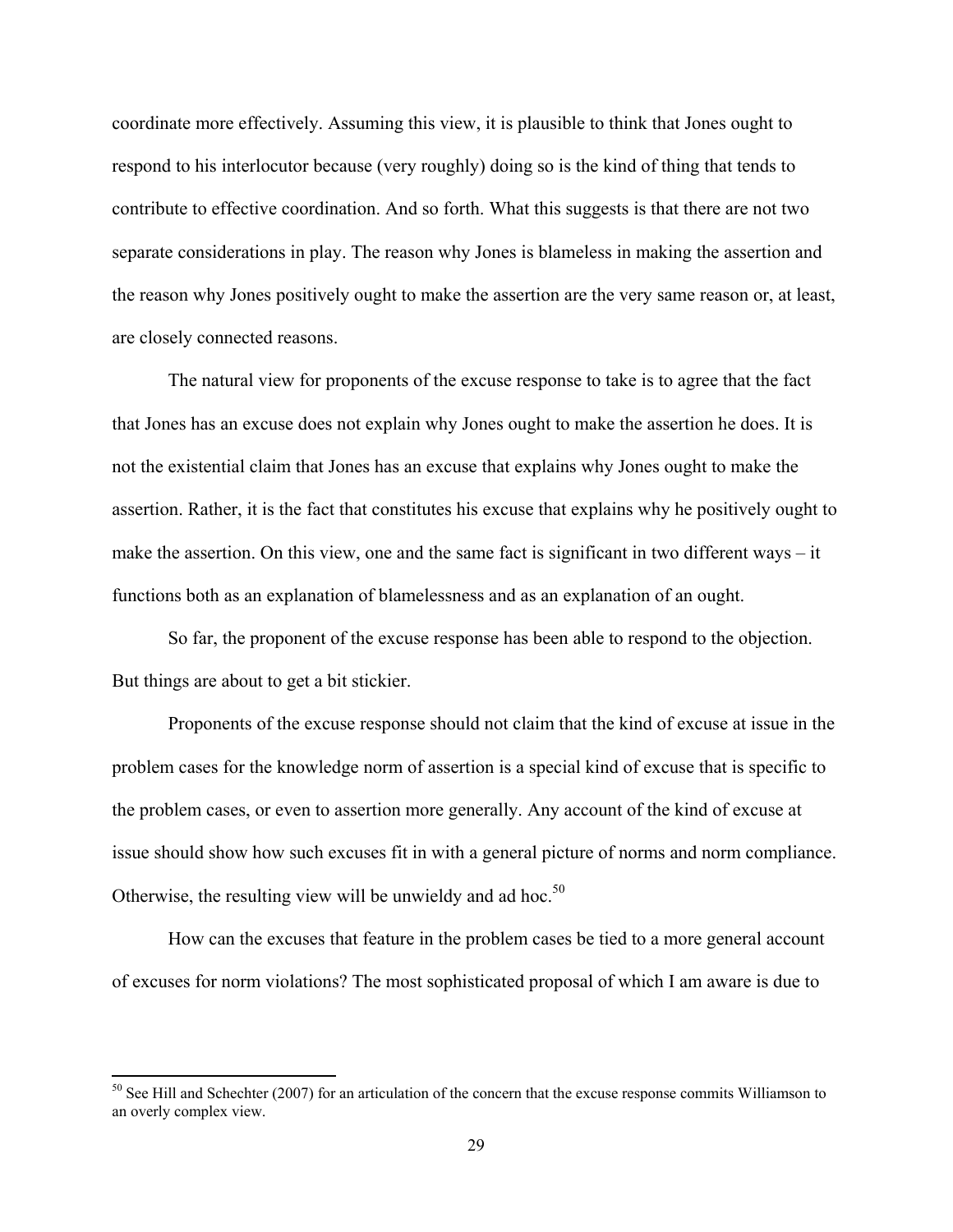Williamson.<sup>51</sup> On Williamson's account, when there is a norm governing a practice, there is typically also a secondary norm to be the sort of person who complies with the original or primary norm.<sup>52</sup> Williamson suggests that this secondary norm further generates a tertiary norm to do in any situation what someone who complies with the secondary norm (that is, what someone who is disposed to comply with the primary norm) would do. For instance, there is a norm to keep one's promises. This generates the secondary norm to be the sort of person who keeps one's promises. This further generates the tertiary norm to do in any situation what someone who is disposed to keep their promises would do.

Williamson further claims that while some of the normative force of the original norm "rubs off" on the secondary and tertiary norms, the derivative norms typically do not "inherit the full normative status" of the original norm.<sup>53</sup> For instance, in breaking a promise, one is breaking one's word, not living up to a commitment one has undertaken, etc. In not being the sort of person who keeps one's promises – so long as one has not actually broken a promise – one has done no such thing. Finally, Williamson claims it is often a good excuse for violating a primary norm that one is complying with the tertiary norm it generates. (He also claims that if one complies with both the secondary and tertiary norms, this typically strengthens the excuse.) In particular, if an agent breaks a promise in a certain situation, the fact that the agent is doing what someone who keeps their promises would do in that situation will often excuse the norm violation.

There is much to say in favor of Williamson's account. It is elegant. It fits with familiar examples of norm-governed behavior. (Williamson focuses on legal norms and the norms

 $<sup>51</sup>$  See Williamson (forthcoming). Also see Littlejohn (forthcoming) for a related view.</sup>

 $52$  "Complies with the norm" should be understood as a generic – to be the sort of person who complies with a norm does not require that one actually complies with the norm in any given situation.

<sup>&</sup>lt;sup>53</sup> Williamson (forthcoming).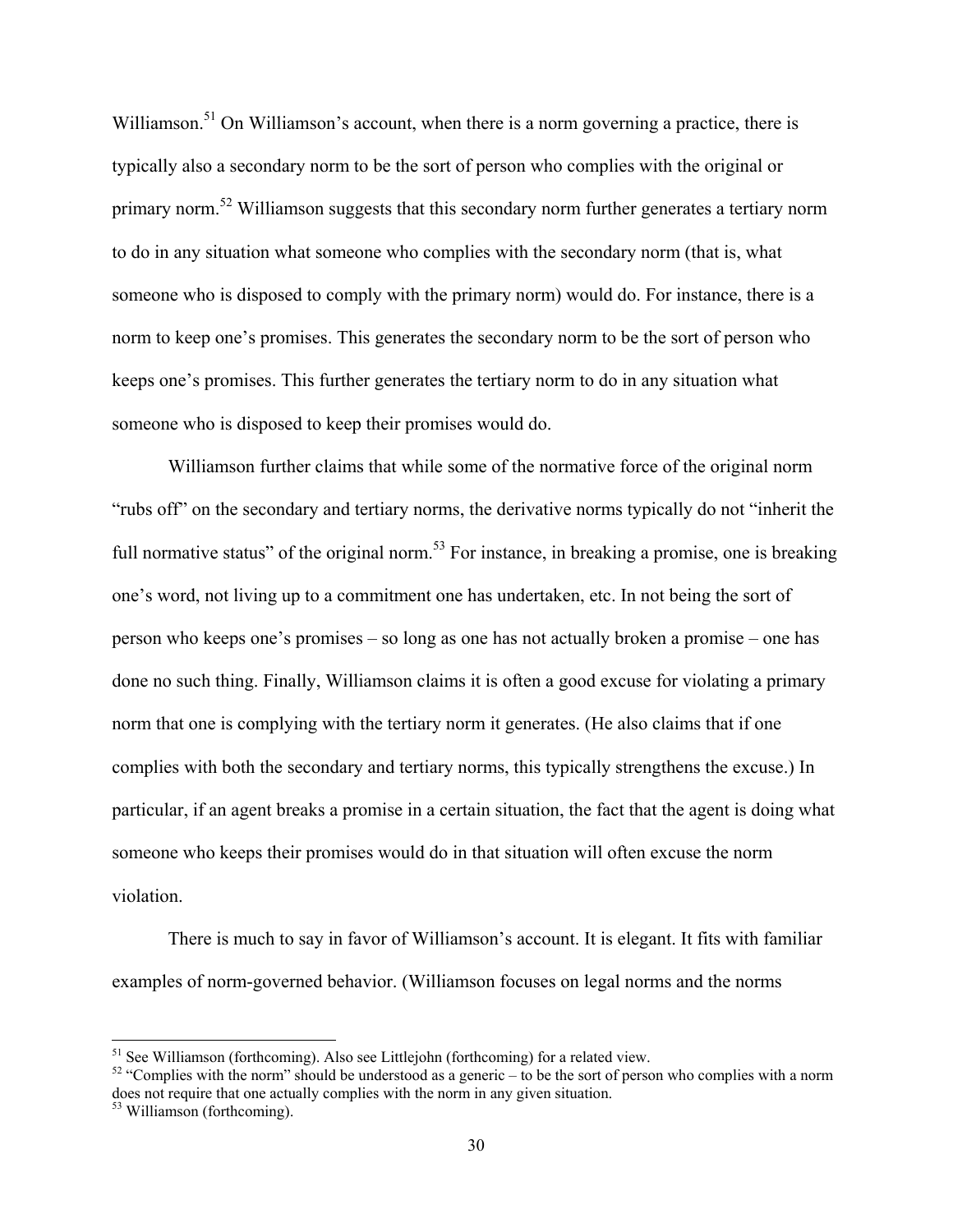governing promising. One might also add the cases of spelling, grammar, etiquette, and games.) However, in the current context, there is a problem. Namely, Williamson's account does not sufficiently explain why it is that, in the problem cases for the knowledge norm of assertion, the assertor *ought* to make the assertion.

Applying Williamson's account, the knowledge norm for assertion generates a secondary norm: One should be the sort of person who asserts only what one knows.<sup>54</sup> It further generates a tertiary norm: In any given situation, one should assert what the sort of person who asserts only what they know would assert. Let us grant that Jones is the sort of person who asserts only what he knows. Let us also grant that in asserting that it is 2:05 pm, Jones is asserting what someone who is the sort of person who asserts only what they know would assert. So Jones is complying with the secondary and tertiary norms. This could explain, perhaps, why Jones is blameless in making the assertion. But it does not sufficiently explain why Jones positively ought to make the assertion and why Jones would be criticizable if he failed to make the assertion.

One might think that there is a simple reason why Jones is criticizable if he doesn't make the assertion: In not making the assertion, he would be violating the tertiary norm. This isn't quite right – the primary norm doesn't mandate any assertions at all, and so neither does the tertiary norm. But this problem is easily fixed. Presumably, there is a general norm of helpfulness that entails that one should respond to reasonable questions about the time. (Perhaps such a norm is tied to Grice's maxim of quantity.)<sup>55</sup> In combination with the knowledge norm of assertion, this explains why one should tell someone the time when asked, if one knows it. In combination with the tertiary assertion norm, the line of thought goes, this mandates that one should tell someone what one believes the time to be if doing so is what someone who is helpful

<sup>&</sup>lt;sup>54</sup> See Lasonen Aarnio (2010), which makes use of a secondary norm on belief in order to try to explain away our intuitions that knowledge can be defeated.

<sup>&</sup>lt;sup>55</sup> See Grice (1975).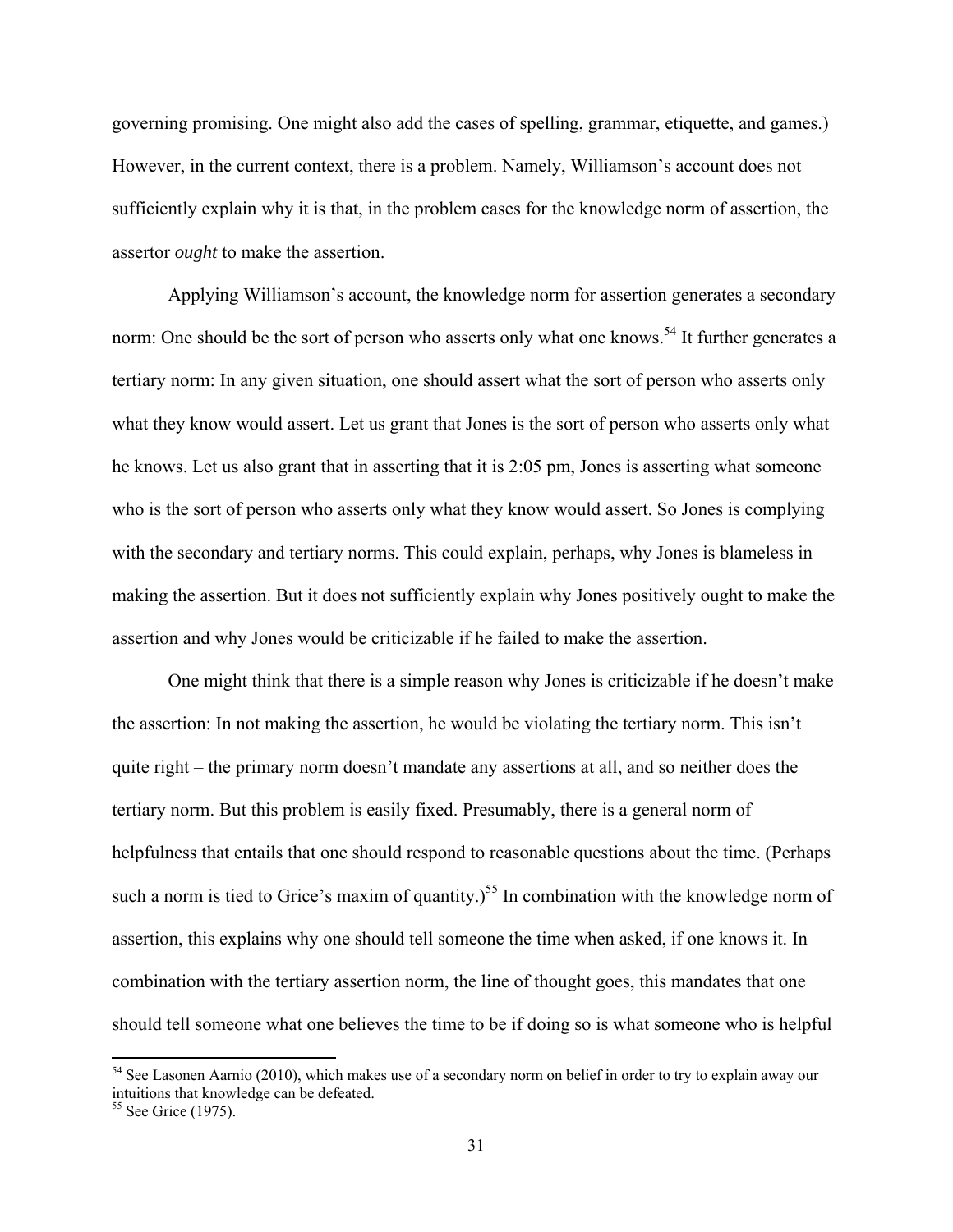and is the kind of person who asserts only what they know would assert. So the tertiary norm (in combination with a general norm of helpfulness) does mandate that Jones make the assertion, after all. What then is the problem?

The problem is that the kind of mandate that tertiary norms provide is too weak to account for the force of Jones's requirement to assert what he takes the time to be. As Williamson admits, secondary and tertiary norms typically do not "inherit the full normative status" of the primary norm. Not doing what someone who is the sort of person who keeps their promises would do is very different from breaking a promise. One ought to keep one's promises. One also ought to do what the sort of person who keeps their promises would do. But the former ought is stronger and more "full-blooded" than the latter ought. Breaking a promise is a much more serious violation than not doing what the sort of person who keeps their promises would do.

In the Jones case, however, not asserting that it is 2:05 pm seems every bit as bad – and bad in the very same way – as it would be if Jones knew that it was 2:05 pm. One way to see this is to think about Jones and twin Jones. Jones and twin Jones are in exactly the same situation – they have both just glanced at a clock that reads 2:05 and they have both been asked for the time – except for one difference. Jones glanced at a clock that stopped twelve hours ago and so doesn't know the time. Twin Jones glanced at a working clock and does know the time. I maintain that Jones and Twin Jones face equally strong pressure to assert that it is 2:05 pm. The oughts that apply to them are exactly on a par.

A different way to see the point is to consider a diachronic case where the subject moves from knowledge to a merely justified belief and back again.<sup>56</sup> It is a bit easier to make use of the

<sup>&</sup>lt;sup>56</sup> See White (2014) for diachronic cases used against Williamson's externalist response to the new evil demon argument.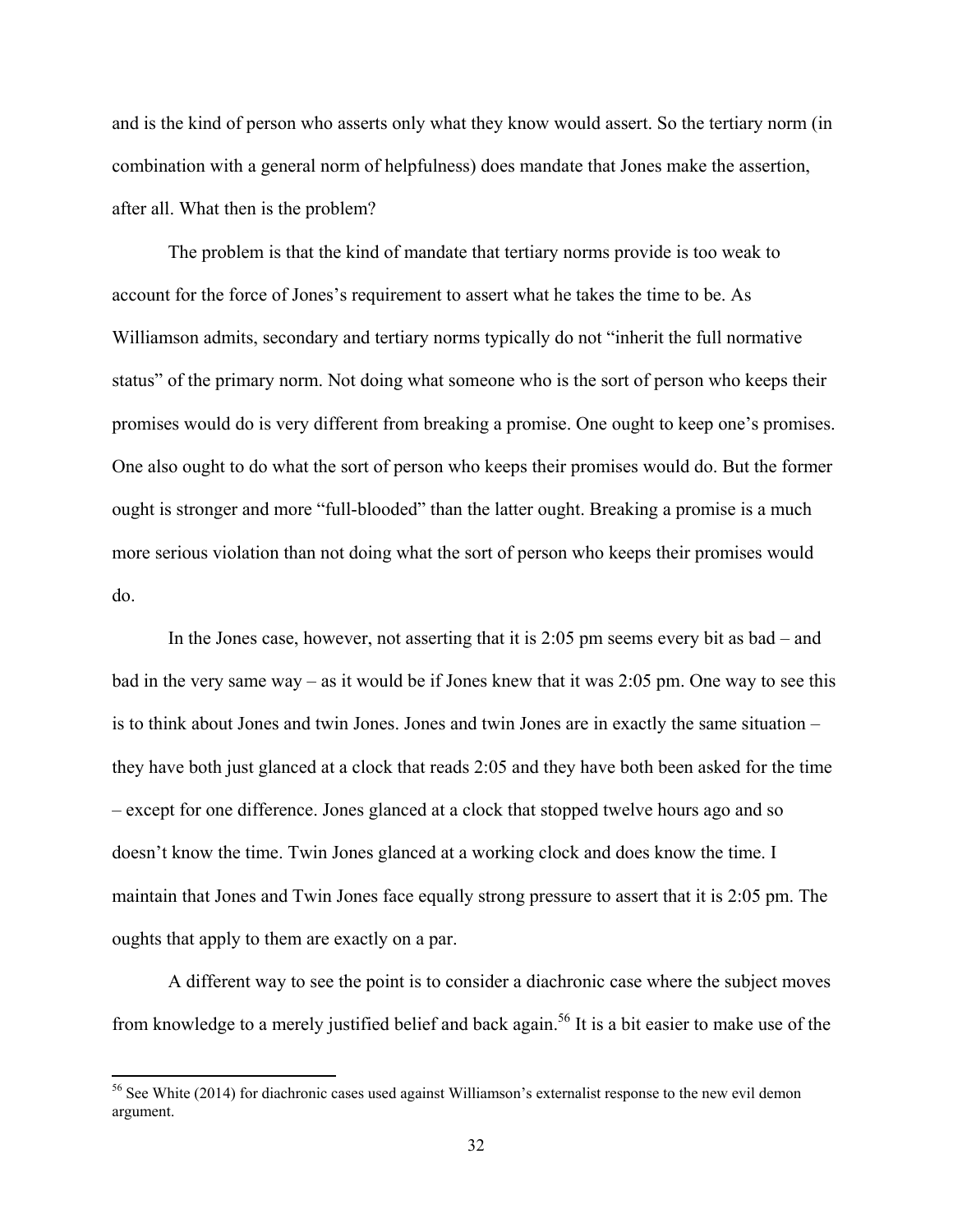case of Smith rather than the case of Jones, so let's turn to that case. Suppose that on Monday, Smith counts as knowing that the fastest way to get to Thayer Street from a certain location is to make a right on Benefit Street and then a left on Waterman Street. Suppose that Smith is asked by a passerby "What's the fastest way for me to get to Thayer from here right now?" Smith ought to respond by saying that the fastest way to get to Thayer Street is to make a right on Benefit Street and then a left on Waterman Street. Suppose that on Tuesday, unbeknownst to Smith, Benefit Street is closed due to a water main break. Suppose that Smith is asked by another passerby "What's the fastest way for me to get to Thayer from here right now?" Smith again ought to respond by saying that the fastest way to get to Thayer Street is to make a right on Benefit Street and then a left on Waterman Street. Suppose that on Wednesday, everything is back to normal. Suppose that Smith is asked by a yet another passerby "What's the fastest way for me to get to Thayer from here right now?" Yet again, Smith ought to respond by saying that the fastest way to get to Thayer Street is to make a right on Benefit Street and then a left on Waterman Street. Indeed, the strength of the oughts on all three days seems just the same. Not giving the passerby directions would be just as bad on any of the days, and in just the same way. Williamson's account cannot accommodate this point.<sup>57</sup>

The objection to the excuse response thus involves the interaction of three constraints on an account of the kind of excuse at issue in the problem cases for the knowledge norm of assertion. First, it is a constraint that the account not merely explain why the assertions are blameless, but also explain why the assertors ought to assert what they do. Second, it is a constraint that the account explain the full normative strength of this ought – and in particular,

<sup>&</sup>lt;sup>57</sup> Williamson might claim that Smith doesn't have knowledge of the fastest route on Monday or Wednesday, since Smith's belief is not safe. We can modify the case to avoid this response. For instance, we can change the case so that Smith is asked for directions on days that are months apart. We can also specify that the water main break is not caused by a random fluke (and thus avoid any resemblance to a lottery case). Presumably, there is some variant of the case on which Smith loses and gains knowledge. We can substitute this variant for the case presented in the text.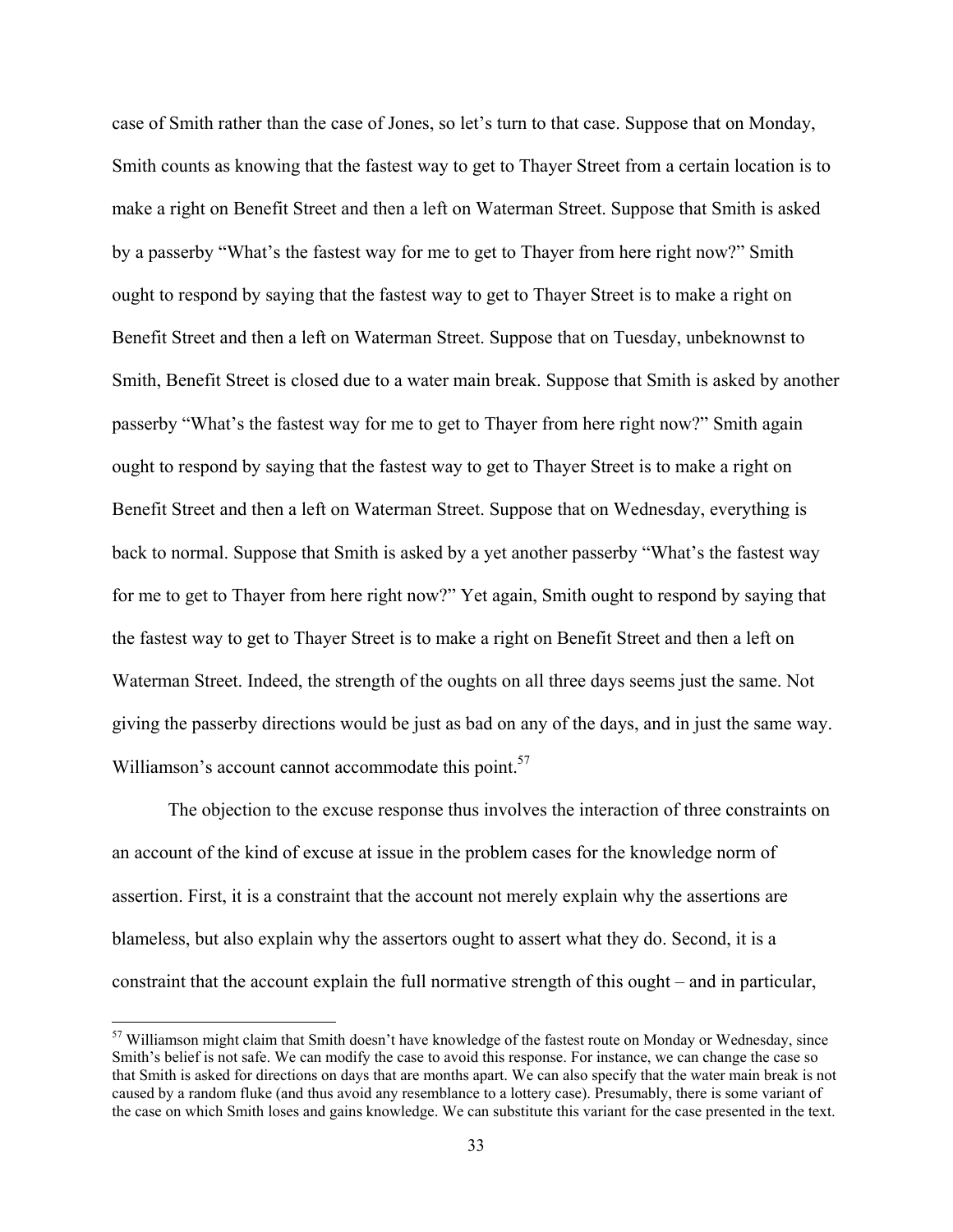why the ought is as strong in a problem case as it is in a corresponding knowledge case. Third, it is a constraint that the kind of excuse at issue not be some special kind of excuse particular to assertion. Instead, the account must fit with a general account of norm-governed behavior. The trouble is that it is difficult to see how these constraints can be satisfied simultaneously. I've illustrated this by focusing on Williamson's account. But it is difficult to see that an alternative account can do better.

It is worth noting that the dialectical situation would seem to be analogous for other proposed knowledge norms – including the knowledge norms of reasoning, belief, and action. It can be appropriate for a subject to use the proposition that p as a premise in reasoning, to believe that p, or to act as if p, despite not knowing that p. In response to problem cases for one of these norms, it might be suggested that in such cases, the subject has violated the norm, but has done so blamelessly since the subject has an appropriate excuse. But, again, this response underdescribes the situation. In many problem cases, the subject positively ought to reason with the proposition, believe the proposition, or act as if the proposition is true. And it seems difficult to provide an account of the kind of excuse at issue in these problem cases that also explains where this positive ought comes from, accommodates the full normative strength of the ought, and does so in a non-ad hoc way.<sup>58</sup>

### **7. Conclusion: Assertion without Knowledge**

Let's take stock. In the first part of this paper, I briefly presented the program of knowledge-first epistemology. I then put forward three big-picture worries for this program: (i) the post-Gettier literature suggests that knowledge is a marginal status; (ii) for knowledge-first epistemology to

<sup>&</sup>lt;sup>58</sup> If anything, the problem for these other norms is worse than for the knowledge norm of assertion. The suggestion that there are two separate considerations in play – one that explains blamelessness and one that explains the positive ought – is even less plausible for the cases of reasoning, belief, and action.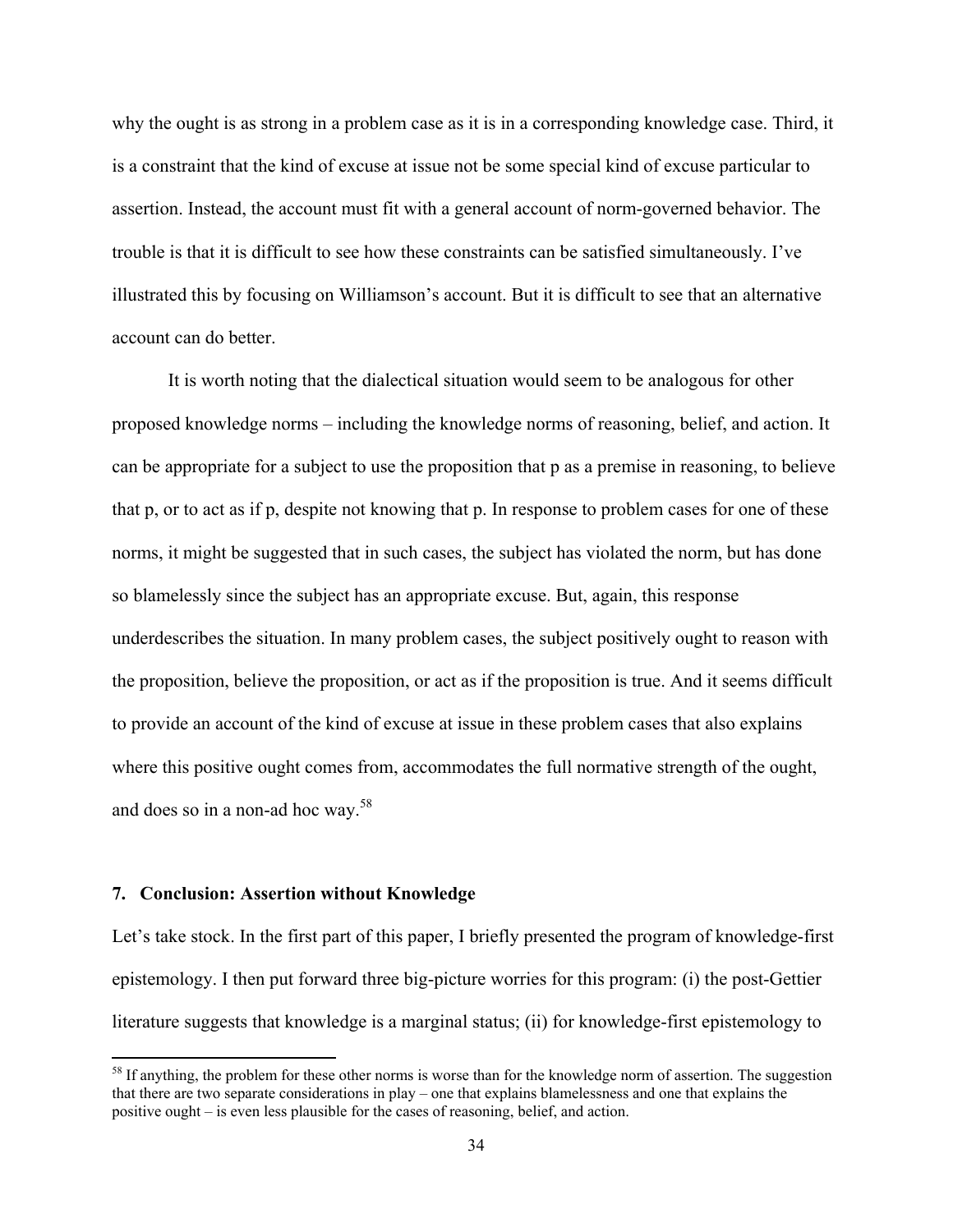be tenable, we need an explanation of what knowledge could be such that it is central to our mental lives; and (iii) the diversity of our mental lives – involving many different kinds of cognitive states and epistemic statuses and involving transitions and rules in addition to cognitive states – casts doubt on the centrality of knowledge. I also conceded that while these objections are pressing, they are not conclusive. Determining the viability of knowledge-first epistemology requires carefully evaluating the individual theses endorsed by proponents.

In the second part of the paper, I turned to a specific thesis that is widely endorsed by knowledge-first epistemologists – the knowledge norm of assertion. I presented a common objection to this thesis: In many cases, it is intuitively appropriate for someone who has a strongly justified belief that p, but who doesn't know that p, to assert that p. I then presented the standard response to this objection: In such a case, the assertion is improper but the assertor is blameless because the assertor possesses a sufficiently good excuse. I argued that extant objections to this response are not dialectically very powerful. Instead, I presented a new (and somewhat complicated) objection. In its essentials, the objection is that it is difficult to provide a non-ad hoc account of the assertor's excuse that explains why the assertor ought to make the assertion, where this ought is just as strong as it would be in a case of knowledge. This, I conclude, provides us with reason to reject the knowledge norm of assertion. (Analogous objections provide us with reason to reject the knowledge norms of reasoning, belief, and action.) Derivatively, this provides us with some reason to reject knowledge-first epistemology.

Supposing we reject the knowledge norm of assertion, how should we replace it? The discussion above provides some support for moving to a different norm. If we give up on the excuse response, the cases of Jones, Smith, and Robinson suggest that knowledge, truth, and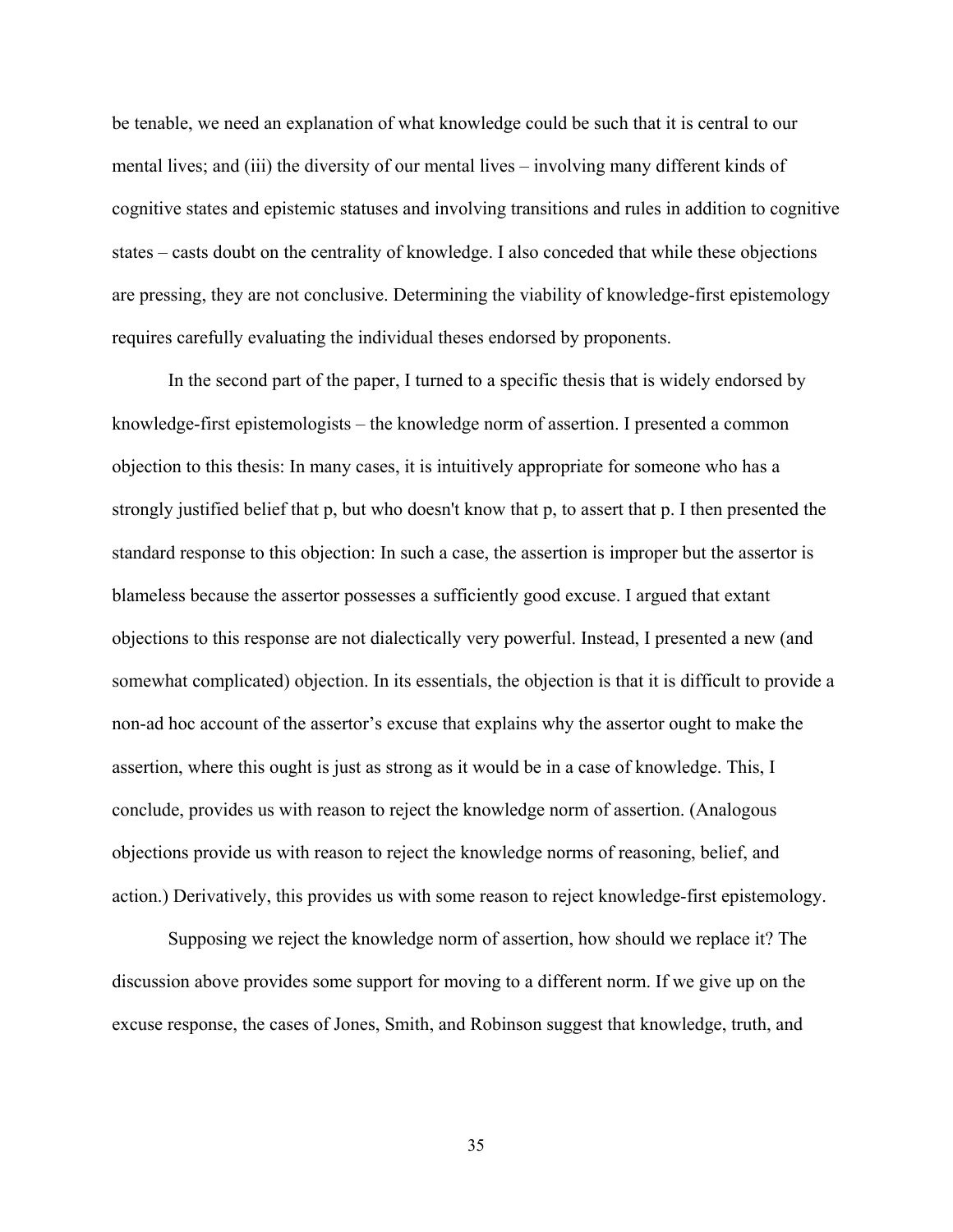justification are not necessary conditions on proper assertion. That leaves belief, or perhaps belief that one knows.<sup>59</sup> Perhaps, then, we should accept one of these two norms.

I suspect not. There are assertions that are intuitively appropriate in which the assertor does not believe the proposition asserted. Suppose, for example, that one is tutoring a student in physics and knows that if one puts in all of the required hedges, the student will get lost in the weeds.<sup>60</sup> Similarly, suppose that some situation is urgent, and the most straightforward thing one could do to provide the required aid is to say something one knows to be false.<sup>61</sup> In each of these cases, it strikes me as appropriate to assert claims that one knows to be false.<sup>62</sup>

Proponents of various norms – the belief norm, the justified belief norm, the belief that one knows norm, the knowledge norm – will try to handle these cases by saying that the assertions violate the norm of assertion, but that the educational needs of the student or the urgency of the situation makes the violation blameless. This maneuver may work here. It is not subject to same objections that face the excuse response discussed above. But it would certainly be more satisfying if we didn't have to categorize these assertions as norm violations to begin with. It would be theoretically preferable if we could adopt an account on which these assertions are normatively on a par with other intuitively appropriate assertions.

The natural account to reach for here is a broadly Gricean account. In particular, one might think that in the case of the physics student or the case of the urgent situation, what makes the assertion appropriate is that it is the most helpful thing to say in context – the assertor takes the proposition to be more relevant to the listener's informational needs than any alternative

 $59$  Bach and Harnish (1979) argue that assertions express beliefs. Bach (2008) further argues that this generates a belief norm on assertion. See Williamson (2000) for discussion of the belief that you know norm.  $60$  For a related case, see McKinnon (2013), p. 124.

 $61$  For a related case, see Williamson (2000), p. 256.

 $62$  For additional cases, see the examples of "selfless assertions" in Lackey (2007).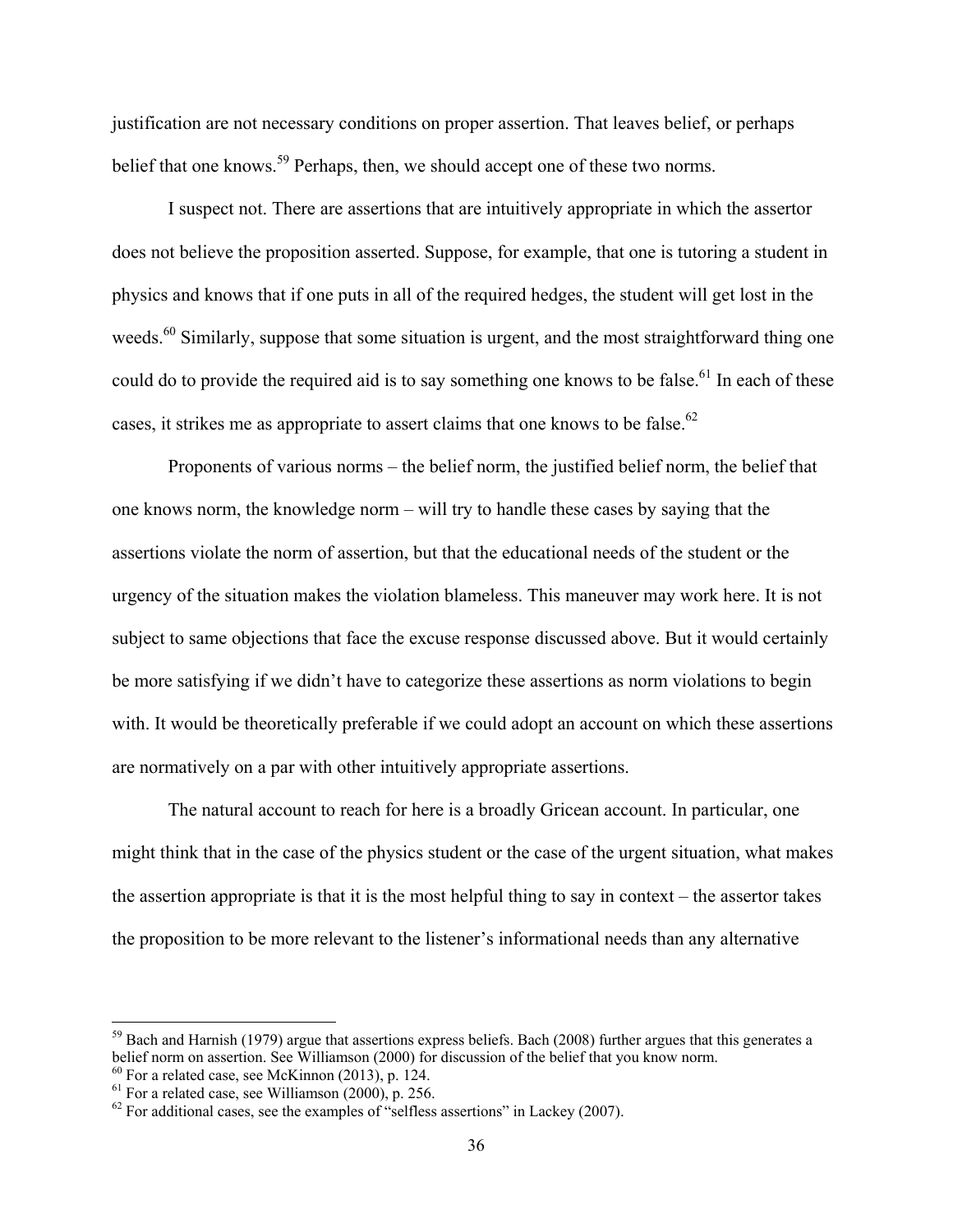proposition that could be asserted.<sup>63</sup> On this approach, there are no norms specifically tied to assertion.<sup>64</sup> Instead, there are general pragmatic principles governing communication, such as a principle that tells us to do what is communicatively most helpful in context. This approach requires that we find some other way, not involving norms, to distinguish assertion from the other speech acts.<sup>65</sup> It also requires that we respond to the positive arguments that have been presented for the proposed norms of assertion. That will take a lot of work. But it strikes me as the most promising approach to take. $66$ 

#### **References**

Adler, Jonathan. (2002) *Belief's Own Ethics*. Cambridge, Mass.: MIT Press.

Austin, John L. (1956) "A Plea for Excuses," *Proceedings of the Aristotelian Society* 57: 1–30.

Bach, Kent. (2008) "Applying Pragmatics to Epistemology," *Philosophical Issues* 18: 68–88.

- Bach, Kent and Harnish, Robert. (1979) *Linguistic Communication and Speech Acts*. Cambridge, Mass.: MIT Press.
- Benton, Matthew. (2011) "Two More for the Knowledge Account of Assertion," *Analysis* 71: 684–687.
- Blaauw, Martijn. (2012) "Reinforcing the Knowledge Account of Assertion," *Analysis* 72: 105– 108.
- BonJour, Laurence. (2011) "The Myth of Knowledge," *Philosophical Perspectives* 24: 57–83.
- Brown, Jessica. (2008) "The Knowledge Norm for Assertion," *Philosophical Issues* 18: 89–103.

Brown, Jessica. (2010) "Knowledge and Assertion," *Philosophy and Phenomenological Research* 81: 549–566*.*

- Byrne, Alex and Logue, Heather. (eds.) (2008) *Disjunctivism: Contemporary Readings*. Cambridge, Mass.: MIT Press.
- Clark, Michael. (1963) "Knowledge and Grounds: A Comment on Mr. Gettier's Paper," *Analysis* 24: 46–48.
- Cohen, Stewart. (1984) "Justification and Truth," *Philosophical Studies* 46: 279–295.

 $63$  This is related to Grice's maxims of relevance and quantity. See Weiner (2005), Hill and Schechter (2007), and Lackey (2008) for applications of Gricean principles in responding to arguments in favor of the knowledge norm of assertion.

 $64$  See Sosa (2009) and Johnson (2017) for arguments that assertion does not have a constitutive norm.

<sup>&</sup>lt;sup>65</sup> See MacFarlane (2011) for a survey of approaches.

<sup>&</sup>lt;sup>66</sup> Thanks to Stewart Cohen and Timothy Williamson for discussion of these issues. Thanks to David Black, David Christensen, Louis deRossett, Mikkel Gerken, Jeremy Goodman, Christopher Hill, Casey Johnson, and David Plunkett for helpful comments on this paper. Thanks to the students in David Plunkett's undergraduate seminar at Dartmouth for useful questions and remarks. Thanks to the three editors of this volume for numerous suggestions that led to improvements. This paper was written while I was a visiting fellow at the University of Connecticut Humanities Institute. I'm grateful to the University of Connecticut for its hospitality.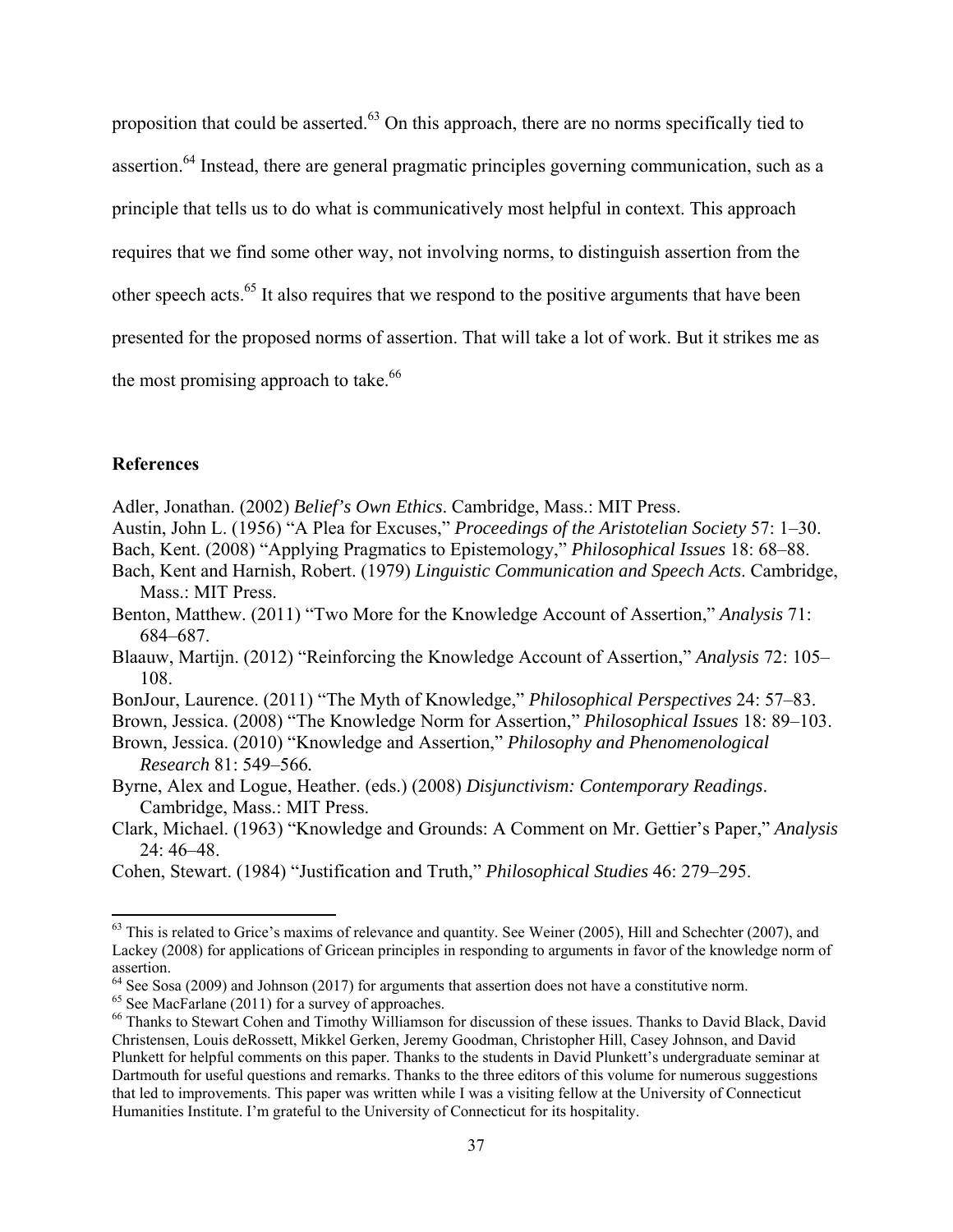- Cohen, Stewart and Lehrer, Keith. (1983) "Justification, Truth, and Coherence," *Synthese* 55: 191–207.
- DeRose, Keith. (2002) "Assertion, Knowledge, and Context," *Philosophical Review* 111: 167– 203.
- Douven, Igor. (2006) "Assertion, Knowledge, and Rationality," *Philosophical Review* 115: 449– 485.
- Engel, Pascal. (2008) "In What Sense is Knowledge the Norm of Assertion?," *Grazer Philosophische Studien* 77: 45–59.
- Gerken, Mikkel. (2011) "Warrant and Action," *Synthese* 178: 529–547.
- Gettier, Edmund. (1963) "Is Justified True Belief Knowledge?," *Analysis* 23: 121–123.
- Goldman, Alvin. (1967) "A Causal Theory of Knowing," *Journal of Philosophy* 64: 357–372.
- Grice, H. Paul. (1975) "Logic and Conversation," in Peter Cole and Jerry Morgan (eds.), *Syntax and Semantics*, Vol. 3. New York: Academic Press, pp. 41–58.
- Grimm, Stephen. (2006) "Is Understanding a Species of Knowledge?," *British Journal for the Philosophy of Science* 57: 515–535.
- Hawthorne, John. (2004) *Knowledge and Lotteries*. Oxford: Oxford University Press.
- Hawthorne , John and Stanley, Jason. (2008) "Knowledge and Action," *Journal of Philosophy* 105: 571–590.
- Hill, Christopher and Schechter, Joshua. (2007) "Hawthorne's Lottery Puzzle and the Nature of Belief," *Philosophical Issues* 17: 102–122.
- Hinton, John M. (1967) "Visual Experiences," *Mind* 76: 217–27.
- Johnson, Casey. (2017) "What Norm of Assertion?" *Acta Analytica*.
- Kaplan, Mark. (1985) "It's Not What You Know that Counts," *Journal of Philosophy* 82: 350– 363.
- Kelp, Christoph. (2015) "Understanding Phenomena," *Synthese* 192: 3799–3816
- Khalifa, Kareem. (2011) "Understanding, Knowledge, and Scientific Antirealism," *Grazer Philosophische Studien* 83: 93–112.
- Koethe, John. (2009) "Knowledge and the Norms of Assertion," *Australasian Journal of Philosophy* 87: 625–638.
- Kvanvig, Jonathan. (2003) *The Value of Knowledge and the Pursuit of Understanding*. Cambridge: Cambridge University Press.
- Kvanvig, Jonathan. (2009) "Assertion, Knowledge, and Lotteries," in Patrick Greenough and Duncan Pritchard (eds.), *Williamson on Knowledge*. Oxford: Oxford University Press, pp. 140–160.
- Kvanvig, Jonathan. (2011) "Norms of Assertion," in Jessica Brown and Herman Cappelen (eds.), *Assertion: New Philosophical Essays*. Oxford: Oxford University Press, 233–250.
- Lackey, Jennifer. (2007) "Norms of Assertion," Noûs 41: 594–626.
- Lackey, Jennifer. (2011) "Assertion and Isolated Second-Hand Knowledge," in Jessica Brown and Herman Cappelen (eds.), *Assertion: New Philosophical Essays*. Oxford: Oxford University Press, pp. 251–275.
- Lasonen Aarnio, Maria. (2010) "Unreasonable Knowledge," *Philosophical Perspectives* 24: 1– 21.
- Lehrer, Keith and Paxson, Thomas. (1969) "Knowledge: Undefeated Justified True Belief," *Journal of Philosophy* 66: 225–237.
- Lewis, David. (1983) "New Work for a Theory of Universals," *Australasian Journal of Philosophy* 61: 343–77.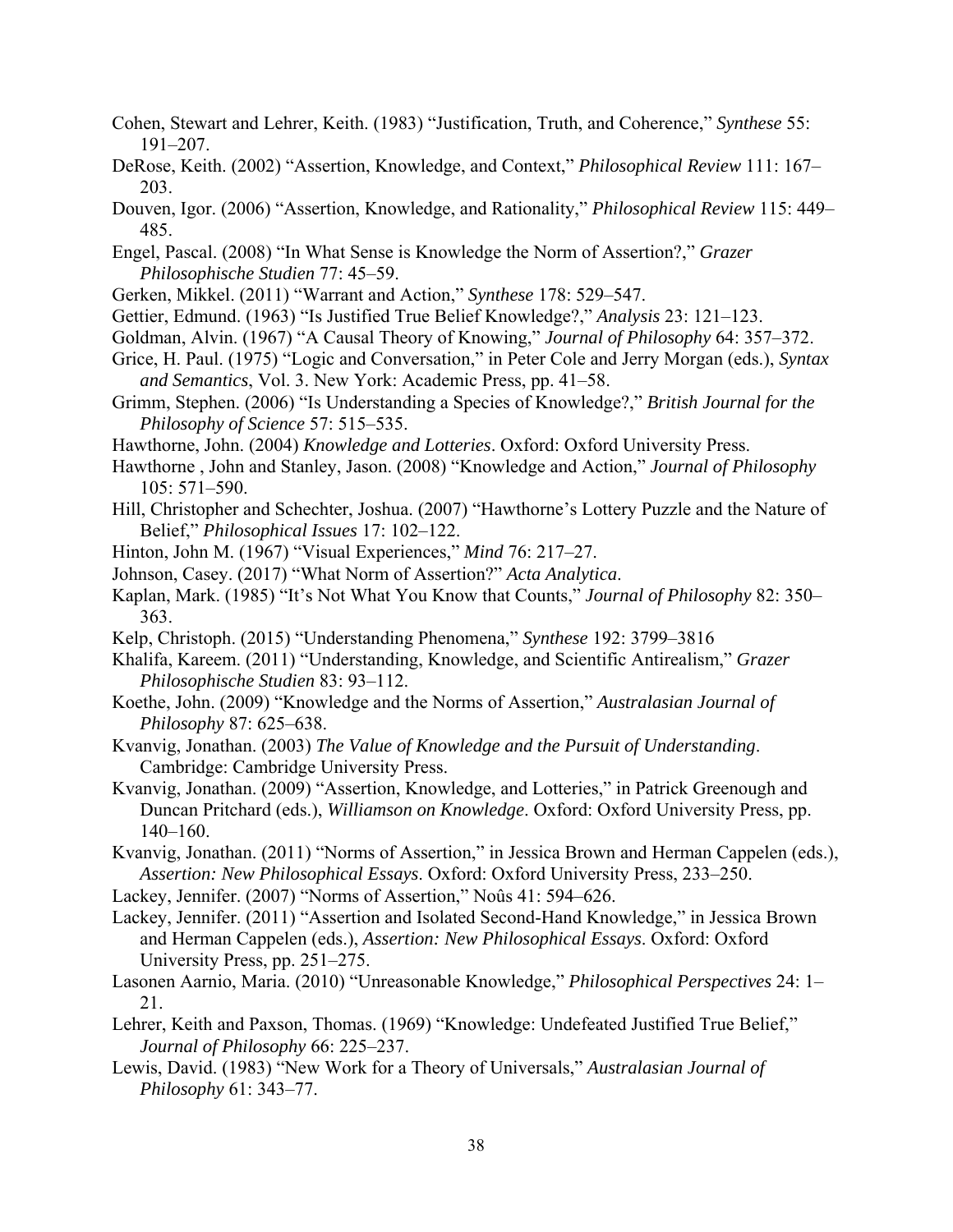- Littlejohn, Clayton. (2012) *Justification and the Truth Connection*. Cambridge: Cambridge University Press.
- Littlejohn, Clayton. (2013) "The Russellian Retreat," *Proceedings of the Aristotelian Society* 113: 293–320.
- Littlejohn, Clayton. (forthcoming) "A Plea for Epistemic Excuses," in Fabian Dorsch and Julien Dutant (eds.), *The New Evil Demon Problem*. Oxford: Oxford University Press.
- MacFarlane, John. (2011) "What is Assertion?," in Jessica Brown and Herman Cappelen (eds.), *Assertion: New Philosophical Essays*. Oxford: Oxford University Press, pp. 79–96.
- Maitra, Ishani. (2011) "Assertion, Norms, and Games," in Jessica Brown and Herman Cappelen (eds.), *Assertion: New Philosophical Essays*. Oxford: Oxford University Press, pp. 277–296.
- Martin, Michael. (2002) "The Transparency of Experience", *Mind and Language* 17: 376–425.
- McDowell, John. (1982) "Criteria, Defeasibility and Knowledge," *Proceedings of the British Academy* 68: 455–479.
- McGlynn, Aidan. (2014) *Knowledge First?*. New York: Palgrave Macmillan.

McKinnon, Rachel. (2013) "The Supportive Reasons Norm of Assertion," *American Philosophical Quarterly* 50: 121–135.

- Nozick, Robert. (1981) *Philosophical Explanations*. Cambridge, Mass.: Harvard University Press.
- Pritchard, Duncan. (2005) *Epistemic Luck*. Oxford: Oxford University Press.
- Pritchard, Duncan. (2012) *Epistemological Disjunctivism*. Oxford: Oxford University Press.
- Reynolds, Steven. (2002) "Testimony, Knowledge, and Epistemic Goals," *Philosophical Studies* 110: 139–161.
- Russell, Bertrand. (1912) *The Problems of Philosophy*. London: Williams and Norgate.
- Schaffer, Jonathan. (2008) "Knowledge in the Image of Assertion." *Philosophical Issues* 18: 1– 19
- Schechter, Joshua. (2013) "Rational Self-Doubt and the Failure of Closure," *Philosophical Studies* 163: 429–452.
- Shope, Robert. (1983) *The Analysis of Knowing: A Decade of Research*. Princeton: Princeton University Press.
- Sliwa, Paulina. (2014) "Understanding and Knowing," *Proceedings of the Aristotelian Society* 115: 57–74.
- Slote, Michael. (1979) "Assertion and Belief," in Jonathan Dancy (ed.), *Papers on Language and Logic*. Keele: Keele University Press, pp. 177–90.
- Snowdon, Paul. (1980) "Perception, Vision and Causation," *Proceedings of the Aristotelian Society* 81: 175–92.
- Sosa, David. (2009) "Dubious Assertions," *Philosophical Studies* 146: 269–272.
- Stanley, Jason. (2005) *Knowledge and Practical Interests*. Oxford: Oxford University Press.
- Strawson, Peter. (1962) "Freedom and Resentment," *Proceedings of the British Academy*, 48: 1– 25.
- Sutton, Jonathan. (2007) *Without Justification*. Cambridge, Mass.: MIT Press.
- Turri, John. (2010) "Epistemic Invariantism and Speech Act Contextualism," *Philosophical Review* 119: 77–95.
- Unger, Peter. (1975) *Ignorance: A Case for Skepticism*. Oxford: Clarendon Press.
- Weiner, Matthew. (2005) "Must We Know What We Say?," *Philosophical Review* 114: 227– 251.